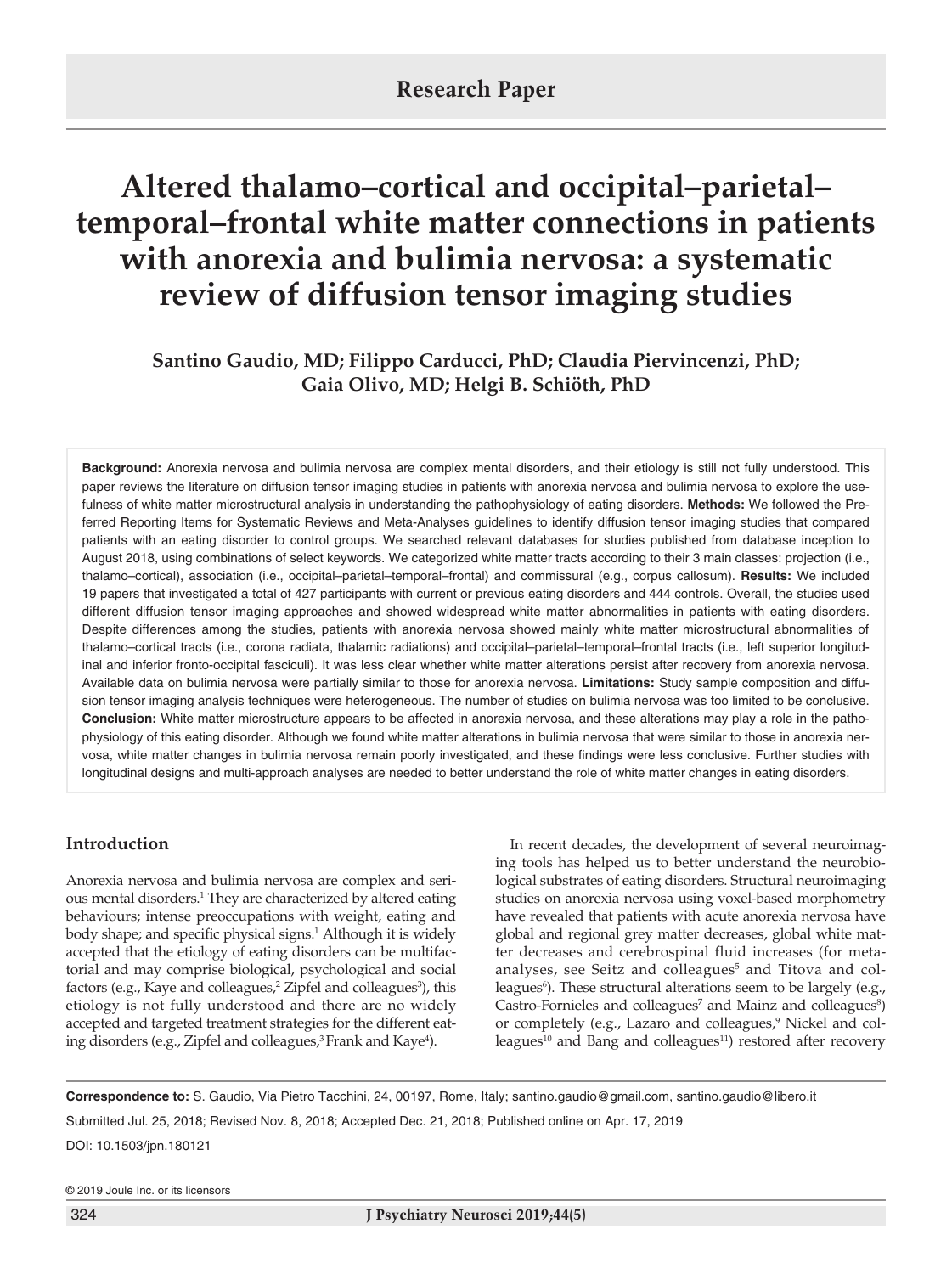from anorexia nervosa. Furthermore, some structural studies have investigated cortical thickness changes in patients with anorexia nervosa, showing that cortical thinning occurred in patients with acute anorexia nervosa and that such alterations were fully reversible after recovery (e.g., Nickel and colleagues,<sup>10</sup> King and colleagues<sup>12</sup> and Bernardoni and colleagues<sup>13</sup>). Only a few studies have investigated structural brain abnormalities in eating disorders other than anorexia nervosa (for a review, see van den Eynde and colleagues<sup>14</sup>). In particular, voxel-based morphometry studies in patients with bulimia nervosa have indicated grey matter increases in frontal and ventral striatal areas.<sup>14</sup> Increases in grey matter volume have also been found bilaterally in the somatosensory regions, the precuneus and the paracentral lobule in patients with bulimia nervosa with a long duration of disease.15

On the other hand, functional neuroimaging studies have shown alterations in response to specific tasks<sup>4,16</sup> and at rest.17,18 Task-related functional MRI (fMRI) studies have mainly shown functional abnormalities in neural circuits relating to reward, taste and executive control (for reviews, see Kaye and colleagues<sup>2</sup> and Frank and Kaye<sup>4</sup>) and also in those related to body image perception and processing (for a review, see Gaudio and Quattrocchi<sup>16</sup>). In resting-state fMRI studies, patients with anorexia nervosa have shown functional abnormalities in areas and/or networks mostly implicated in cognitive control and visual and homeostatic integration (for a review, see Gaudio and colleagues<sup>17</sup>). Few resting-state fMRI studies have investigated patients with bulimia nervosa, but altered functional connectivity in somatosensory, visual and limbic systems has been shown.<sup>18,19</sup>

In recent years, microstructural white matter changes in eating disorders have been investigated using diffusion tensor imaging (DTI).<sup>20</sup> This technique is sensitive to the random movement of water in the cells of a target tissue, yielding measures of the magnitude and orientation of movement.<sup>21,22</sup> Diffusion tensor imaging allows for the investigation of several white matter parameters, including fractional anisotropy (FA), mean diffusivity (MD), axial diffusivity (AD) and radial diffusivity (RD). Fractional anisotropy is usually considered to reflect better white matter integrity because of greater intravoxel coherence of fibre orientation, axon density and diameter and/or myelination.23,24 Mean diffusivity is considered to be particularly sensitive to extracellular volume<sup>25</sup> and inflammation.26 Axial diffusivity is usually related to axon morphological changes $27$  and RD to the myelination process.28,29 In particular, AD and RD parameters seem to provide complementary information that can help in understanding FA or MD changes, reflecting the diffusion parallel with and perpendicular to the axon, respectively.<sup>30</sup> Overall, DTI parameter alterations can have several causes, and the biological mechanisms underpinning white matter diffusivity measures have not been entirely explained.<sup>31</sup>

Different approaches can be used to analyze DTI data, such as region-of-interest and whole-brain analyses. Whole-brain analyses seem to provide better comparability across studies than region-of-interest analyses, because they appear to overcome the bias of region-placement preference and the absence of meaningful voxels outside the selected regions.<sup>32</sup>

The most used whole-brain approaches are voxel-based analysis (VBA; which evaluates local voxel-wise differences across the whole brain<sup>33</sup>) and tract-based spatial statistics (TBSS; which evaluates changes in a skeleton, comprising the centre of the white matter tracts).<sup>34</sup> Another approach is fibre tractography analysis, which is based on directional data from the tensor and can provide information about the 3-dimensional white matter connectivity of the human brain.<sup>35,36</sup>

To date, different methodological approaches have been used in studies of eating disorders (e.g., Kaufmann and colleagues,<sup>37</sup> Kazlouski and colleagues<sup>38</sup> and Pfuhl and colleagues<sup>39</sup>), and the literature is growing rapidly.

The aim of this paper, in addition to expanding a previous review of 6 DTI studies in anorexia nervosa,<sup>40</sup> is to systematically review DTI studies in patients with eating disorders (i.e., anorexia nervosa and bulimia nervosa) and explore whether this technique provides useful insights into the pathophysiology of eating disorders and contributes to the development of more targeted therapeutic strategies. To this aim, we will consider the results and interpretations of different DTI studies and approaches to evaluate whether there is consistency in the white matter tracts/brain regions affected. Finally, we will discuss methodological implications, relevant themes and future considerations for the ultimate usefulness of DTI in eating disorder research.

## **Methods**

We followed the Preferred Reporting Items for Systematic Reviews and Meta-Analysis (PRISMA) guidelines.<sup>41</sup> The guidelines consist of a checklist of recommended items to be reported and a 4-step flow diagram (Appendix 1, available at jpn.ca).

#### *Search strategy and inclusion criteria*

We used the following databases for the search: PubMed (from database inception to August 2018) and Scopus (from database inception to August 2018). We searched using the following terms: "anorexia nervosa," "bulimia nervosa" OR "eating disorders" AND "diffusion tensor imaging," "diffusion tensor," "DTI" or "white matter." We scrutinized the reference lists of examined full-text papers for additional relevant publications. We also contacted expert colleagues in the field for suggestions of further studies that were not considered in our search. To be included in the review, studies had to: (1) be written in English; (2) investigate a sample of participants who currently had or were recovered from anorexia nervosa or bulimia nervosa; (3) be of cross-sectional, case*–*control or longitudinal design; (4) adopt measures of diffusion imaging of brain white matter and use a wholebrain approach or investigate the major white matter tracts (i.e., projection, association and commissural fibres). Because of the limited number of peer-reviewed studies on eating disorders, we did not consider confounding factors such as sample inhomogeneity (e.g., anorexia nervosa subtypes) or the presence of psychiatric comorbidity or pharmacological history, which may have limited some of the studies included.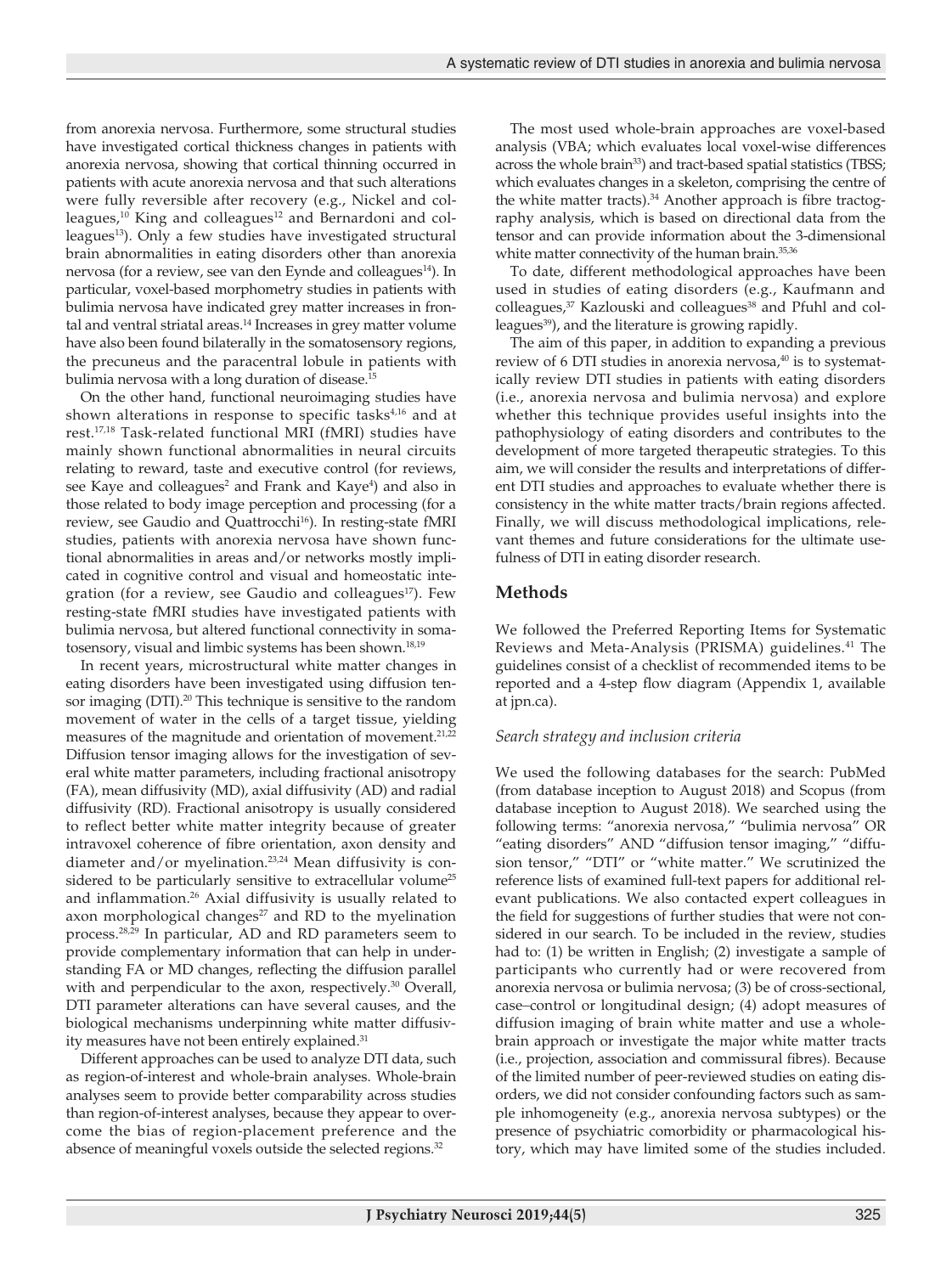Because of the lack of sufficient papers using similar acquisition sequences and/or methodological approaches, we were unable to perform a meta-analysis.

## *Quality assessment and data abstraction*

To reduce the risk of bias, we followed PRISMA recommendations for systematic literature analysis. Two authors (S.G. and C.P.) independently selected paper abstracts and titles, analyzed the full papers that met the inclusion criteria, and resolved disagreements through consensus.

The data extracted from each study were as follows: sample type, study design, sample size, scanning methods and selected findings. In particular, considering that hydration state affects brain structure (e.g., see Streitburger and colleagues $42$ ), we extracted evaluation procedures for hydration state from DTI studies on patients with current anorexia nervosa.<sup>43</sup>

# **Results**

Nineteen DTI studies on participants with eating disorders were included in the review (PRISMA flow diagram, Appendix 1). Overall, the studies included a total of 427 participants with a current or past eating disorder and 444 control participants. Table 1 reports the sample characteristics of each eating disorder study and the evaluation procedures for hydration state in studies of participants with current anorexia nervosa. Of the 19 included studies, 16 were cross-sectional studies (1 also included a longitudinal study) in participants with current or past anorexia nervosa, for a total of 367 patients and 371 controls; 2 were cross-sectional studies in participants with current bulimia nervosa, for a total of 48 patients and 49 controls; and 1 longitudinal study included participants with a restrictive eating disorder (i.e., anorexia nervosa restrictive type and other specified feeding or eating disorder [OSFED] restrictive type). Considering the symptomatological similarities between anorexia nervosa and OSFED restrictive type, $1$  we have summarized the longitudinal study on participants with restrictive eating disorder in the anorexia nervosa section.

Table 2 reports scanning methods, main results and main clinical interpretations from the 19 included studies. Investigated tracts were typically selected from a white matter anatomic atlas and mapped on either individual or group-average FA maps. Figure 1 reports the main white matter tracts affected in eating disorders. In the following sections, DTI studies will be summarized based on eating disorder diagnosis, considering white matter tracts as projection, association and commissural fibres (e.g., see Catani and colleagues, $62$ Mori and colleagues<sup>63</sup> and Wakana and colleagues<sup>64</sup>).

### *DTI studies in patients with anorexia nervosa*

A total of 14 studies investigated patients with current anorexia nervosa (Table 1 and Table 2). Among these, 1 study included a longitudinal design,<sup>52</sup> 2 studies also included a sample of participants who were recovered from anorexia nervosa,39,53 and 1 study recruited both restrictive OSFED and anorexia nervosa restrictive type and adopted a longitudinal design.57 Of the 14 studies, 10 evaluated the hydration state of participants. Seven studies adopted a TBSS analysis, 4 adopted a voxel-based analysis and 3 adopted a tractographic approach. Only 4 studies compiled samples of more than 20 patients with anorexia nervosa,  $37,39,51,52$  while 2 studies enrolled less than 10 patients with anorexia nervosa.46,47

The DTI studies on anorexia nervosa showed widespread alterations in the projection, association and commissural white matter fibres, with differences in the direction of DTI measures and laterality.

Five studies showed white matter abnormalities in the corona radiata in patients with anorexia nervosa.44,45,51,53,57 Specifically, several studies showed lower FA values in the anterior, superior and posterior corona radiata<sup>44,45,53,57</sup> (Table 2). Five studies found white matter alterations of the thalamic radiations in patients with anorexia nervosa.<sup>45,46,51,53,57</sup> In particular, lower FA values $53,57$  and lower connectivity<sup>46</sup> were found in both the posterior and anterior thalamic radiation. On the other hand, Vogel and colleagues<sup>51</sup> pointed out higher FA values in the above-mentioned white matter tracts in a sample of 22 patients with anorexia nervosa. Lower AD values were also found in the posterior thalamic radiation.45 Moreover, lower FA values (with lower AD and higher RD values) were found in the anterior limb of the internal capsule, $46$  and higher  $FA^{51}$  and lower  $AD^{45}$  values were found in the posterior limb of internal capsule.

On the whole, patients with anorexia nervosa showed microstructural white matter alterations of the main white matter tracts that connect the thalamus to the cerebral cortex and the frontoparietal cortex to the subcortical nuclei.

Three studies pointed out white matter alterations of the inferior fronto-occipital fasciculus (IFOF) in patients with anorexia nervosa.38,44,46 In particular, both Kazlouski and colleagues<sup>38</sup> and Frank and colleagues<sup>44</sup> found lower FA values. Four DTI studies found superior longitudinal fasciculus (SLF) abnormalities.44,45,50,53 Lower FA values were found in the left SLF in patients with anorexia nervosa, 45,50,53 mainly involving the first and the second component of the tract (i.e., SLF I and SFL II; for details, see also Makris and colleagues<sup> $65$ </sup>). The FA alterations were associated with higher MD and  $RD^{50}$ and lower AD values,<sup>45</sup> respectively. Higher FA and apparent diffusion coefficient values were also found in the left and bilateral SLF, respectively.44

Six studies showed white matter alterations of the fornix in patients with anorexia nervosa.<sup>38,44-46,48,50</sup> In particular, most of the studies highlighted lower FA values. On the other hand, Kaufmann and colleagues<sup>37</sup> found no fornix differences between a large sample of patients with anorexia nervosa and controls adopting a free water elimination approach. They used this approach, which removes partial volume effects, considering that fornix alterations may be determined by ventricular enlargement. Furthermore, a significant increase in FA values in the fornix was found comparing a large sample of patients with acute anorexia nervosa at baseline and after partial weight restoration.<sup>52</sup>

Three DTI studies showed microstructural white matter alterations of the cingulum.38,46,44 In particular, lower FA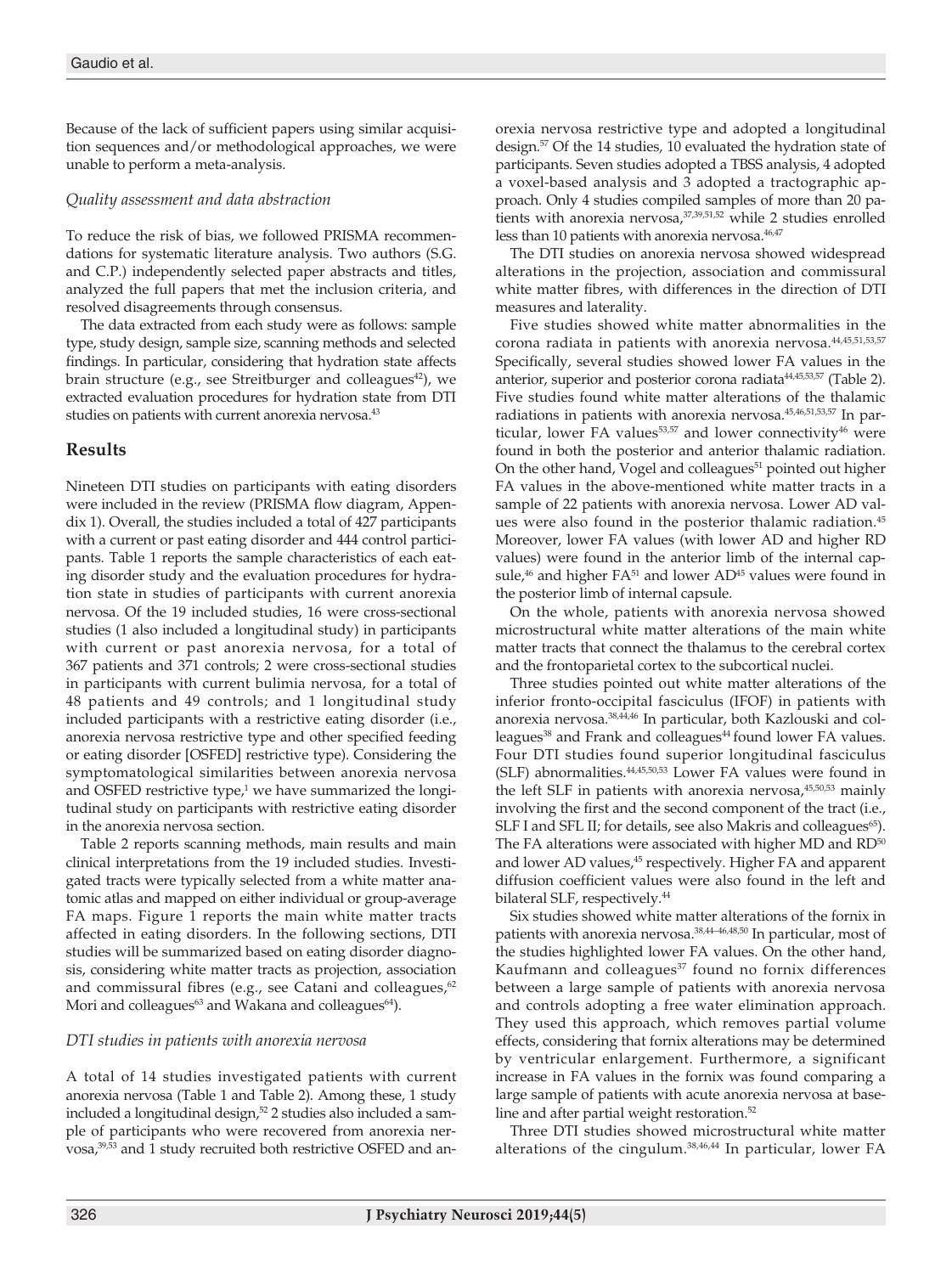|                                | Table 1: Sample characteristics of DTI studies and evaluation procedures for hydration state |                                      |                                      |                                                  |                                                                                                                                                 |
|--------------------------------|----------------------------------------------------------------------------------------------|--------------------------------------|--------------------------------------|--------------------------------------------------|-------------------------------------------------------------------------------------------------------------------------------------------------|
| Study                          | Participants, n                                                                              | Age, yr<br>$mean \pm SD$             | BMI, $kg/m2$<br>$mean \pm SD$        | Eating disorder<br>duration, yr<br>$mean \pm SD$ | Evaluation of hydration status                                                                                                                  |
|                                |                                                                                              |                                      |                                      |                                                  |                                                                                                                                                 |
| Frank et al. <sup>44</sup>     | Cross-sectional studies in participants with anorexia nervosa<br>$AN = 19$                   | $15.4 \pm 1.4$                       | $16.2 \pm 1.1$                       | NR.                                              | Supervised food and fluid intake                                                                                                                |
|                                |                                                                                              |                                      |                                      |                                                  |                                                                                                                                                 |
|                                | $HC = 22$                                                                                    | $14.8 \pm 1.8$                       | $21.3 \pm 1.9$                       | $\overline{\phantom{0}}$                         |                                                                                                                                                 |
| Gaudio et al. <sup>45</sup>    | $AN = 14$                                                                                    | $15.7 \pm 1.6$                       | $16.2 \pm 1.2$                       | $0.4 \pm 0.1$                                    | Voxel-based morphometry analysis of grey matter,<br>white matter and cerebrospinal fluid volumes                                                |
|                                | $HC = 15$<br>$AN = 8$                                                                        | $16.3 \pm 1.5$                       | $21.1 \pm 1.9$                       |                                                  |                                                                                                                                                 |
| Hayes et al. <sup>46</sup>     | $HC = 8$                                                                                     | $35 \pm 11$                          | <b>NR</b>                            | $16.25 \pm 6.4$                                  | <b>NR</b>                                                                                                                                       |
|                                | $AN = 8$                                                                                     | $36 \pm 9$                           |                                      |                                                  |                                                                                                                                                 |
| Hu et al. <sup>47</sup>        |                                                                                              | $17.6 \pm 2.2$                       | $14.3 \pm 1.3$                       | $0.9 \pm 6.2$                                    | At least 1 week of supervised meals and hydration                                                                                               |
|                                | $HC = 14$                                                                                    | $19.1 \pm 3.1$                       | $20.1 \pm 1.7$                       |                                                  |                                                                                                                                                 |
| Kaufmann et al. <sup>37</sup>  | $AN = 25$<br>$HC = 25$                                                                       | $22.84 \pm 4.75$<br>$23.36 \pm 3.35$ | $13.83 \pm 1.33$<br>$21.07 \pm 1.93$ | $16.04 \pm 2.63$                                 | Supervised food and fluid intake; volumes of the<br>third and lateral ventricles as covariates; correction<br>for free water at the voxel level |
| Kazlouski et al. <sup>38</sup> | $AN = 16$                                                                                    | $23.9 \pm 7$                         | $16.5 \pm 1$                         | $7.5 \pm 8$                                      | Supervised food and fluid intake; exclusion criteria:                                                                                           |
|                                | $HC = 17$                                                                                    | $25.1 \pm 4$                         | $21.5 \pm 1$                         |                                                  | gross electrolyte or complete blood count abnormalities                                                                                         |
| Nagahara et al. <sup>48</sup>  | $AN = 17$                                                                                    | $23.8 \pm 6.68$                      | $13.6 \pm 1.3$                       | $4.93 \pm 4.9$                                   | Electrolytes and complete blood count                                                                                                           |
|                                | $HC = 18$                                                                                    | $26.2 \pm 5.6$                       | $19.9 \pm 2.0$                       | —                                                |                                                                                                                                                 |
| Travis et al. <sup>49</sup>    | $AN = 15$                                                                                    | $16.6 \pm 1.4$                       | $16.0 \pm 1.2$                       | $1.4 \pm 1.0$                                    | <b>NR</b>                                                                                                                                       |
|                                | $HC = 15$                                                                                    | $17.1 \pm 1.3$                       | $21.4 \pm 2.1$                       |                                                  |                                                                                                                                                 |
| Via et al. <sup>50</sup>       | $AN = 19$                                                                                    | $28.37 \pm 9.55$                     | $17.03 \pm 1.09$                     | $6.5 \pm 6.0$                                    | Supervised food and fluid intake                                                                                                                |
|                                | $HC = 19$                                                                                    | $28.63 \pm 8.58$                     | $21.09 \pm 1.80$                     | $\overline{\phantom{0}}$                         |                                                                                                                                                 |
| Vogel et al. <sup>51</sup>     | $AN = 22$                                                                                    | $15.03 \pm 1.60$                     | $15.36 \pm 1.08$                     | $1.20 \pm 1.30$                                  | Urine specific gravity                                                                                                                          |
|                                | $AMd = 9*$                                                                                   | $14.76 \pm 2.30$                     | $17.45 \pm 1.43$                     | ΝR                                               |                                                                                                                                                 |
|                                | $HC = 21$                                                                                    | $15.17 \pm 1.28$                     | $20.34 \pm 2.59$                     | $\overline{\phantom{0}}$                         |                                                                                                                                                 |
|                                | Cross-sectional and longitudinal studies in participants with anorexia nervosa               |                                      |                                      |                                                  |                                                                                                                                                 |
| von Schwanenflug               | $AN = 56$                                                                                    | $15.9 \pm 2.9$                       | $14.7 \pm 1.3$                       | $1.2 \pm 1.8$                                    | Urine specific gravity                                                                                                                          |
| et al. $52$                    | $ANf = 44$                                                                                   | $15.7 \pm 2.3$                       | $18.7 \pm 1.1$                       | <b>NR</b>                                        |                                                                                                                                                 |
|                                | $HC = 60$                                                                                    | $16.2 \pm 2.9$                       | $20.6 \pm 2.4$                       |                                                  |                                                                                                                                                 |
|                                | Cross-sectional studies in participants with current and past anorexia nervosa               |                                      |                                      |                                                  |                                                                                                                                                 |
| Frieling et al. <sup>53</sup>  | $AN = 12$                                                                                    | $26.84 \pm 6.94$                     | $15.18 \pm 1.39$                     | ΝR                                               | <b>NR</b>                                                                                                                                       |
|                                | $ANrec = 9$                                                                                  | $27.44 \pm 5.32$                     | $19.31 \pm 1.39$                     | ΝR                                               |                                                                                                                                                 |
|                                | $HC = 20$                                                                                    | $24.80 \pm 2.60$                     | $19.60 \pm 0.94$                     | $\overline{\phantom{0}}$                         |                                                                                                                                                 |
| Pfuhl el al. <sup>39</sup>     | $AN = 35$                                                                                    | $16.1 \pm 2.8$                       | $14.70 \pm 1.31$                     | NR.                                              | Urine specific gravity                                                                                                                          |
|                                | $ANrec = 35$                                                                                 | $22.5 \pm 3.0$                       | $21.09 \pm 1.91$                     | ΝR                                               |                                                                                                                                                 |
|                                | $HCv. AN = 31$                                                                               | $16.4 \pm 2.6$                       | $20.75 \pm 2.98$                     | —                                                |                                                                                                                                                 |
|                                | $HC v. ANrec = 31$                                                                           | $22.5 \pm 2.9$                       | $21.34 \pm 2.18$                     | $\overline{\phantom{0}}$                         |                                                                                                                                                 |
|                                | Cross-sectional studies in participants recovered from anorexia nervosa                      |                                      |                                      |                                                  |                                                                                                                                                 |
| Bang et al. <sup>54</sup>      | $ANrec = 21$                                                                                 | $27.6 \pm 5.1$                       | $20.4 \pm 1.7$                       | $2.8 \pm 2.3$                                    |                                                                                                                                                 |
|                                | $HC = 21$                                                                                    | $26.1 \pm 4.7$                       | $21.8 \pm 1.8$                       |                                                  |                                                                                                                                                 |
| Shott et al. <sup>55</sup>     | $ANrec = 24$                                                                                 | $30.25 \pm 8.13$                     | $20.83 \pm 2.37$                     | $5.90 \pm 5.21$                                  |                                                                                                                                                 |
|                                | $HC = 24$                                                                                    | $27.42 \pm 6.28$                     | $21.64 \pm 1.26$                     | $\overline{\phantom{0}}$                         |                                                                                                                                                 |
| Yau et al. <sup>56</sup>       | $ANrec = 12$                                                                                 | $28.7 \pm 7.9$                       | $21.2 \pm 1.5$                       | $5.7 \pm 5.2$                                    |                                                                                                                                                 |
|                                | $HC = 10$                                                                                    | $26.7 \pm 5.4$                       | $22.0 \pm 1.1$                       |                                                  |                                                                                                                                                 |
|                                | Longitudinal studies in participants with restrictive eating disorders                       |                                      |                                      |                                                  |                                                                                                                                                 |
| Olivo et al. <sup>57</sup>     | $RED = 12$                                                                                   | $15.3 \pm 1.5$                       | $18.7 \pm 2.9$                       | $0.7 \pm 0.46$                                   | <b>NR</b>                                                                                                                                       |
|                                | $REDf = 12$                                                                                  | $16.4 \pm 1.5$                       | $21.1 \pm 2.7$                       | ΝR                                               |                                                                                                                                                 |
|                                | $HC = 24$                                                                                    | $14.1 \pm 1.0$                       | $20.6 \pm 2.6$                       |                                                  |                                                                                                                                                 |
|                                | Cross-sectional studies in participants with bulimia nervosa                                 |                                      |                                      |                                                  |                                                                                                                                                 |
| He et al. <sup>58</sup>        | $BN = 28$                                                                                    | $21.32 \pm 6.11$                     | $21.95 \pm 2.13$                     | $5.9 \pm 6.4$                                    |                                                                                                                                                 |
|                                | $HC = 28$                                                                                    | $20.61 \pm 6.12$                     | $22.18 \pm 2.14$                     |                                                  |                                                                                                                                                 |
| Mettler et al. <sup>59</sup>   | $BN = 20$                                                                                    | $25.2 \pm 5.3$                       | $22.59 \pm 5.69$                     | $6.2 \pm 5.3$                                    |                                                                                                                                                 |
|                                | $HC = 21$                                                                                    | $27.5 \pm 6.6$                       | $21.55 \pm 1.19$                     |                                                  |                                                                                                                                                 |

AN = anorexia nervosa; ANd = anorexia nervosa at discharge; ANf = anorexia nervosa at follow-up; ANrec = anorexia nervosa, recovered; BN = bulimia nervosa; BMI = body mass index;<br>DTI = diffusion tensor imaging; HC = healt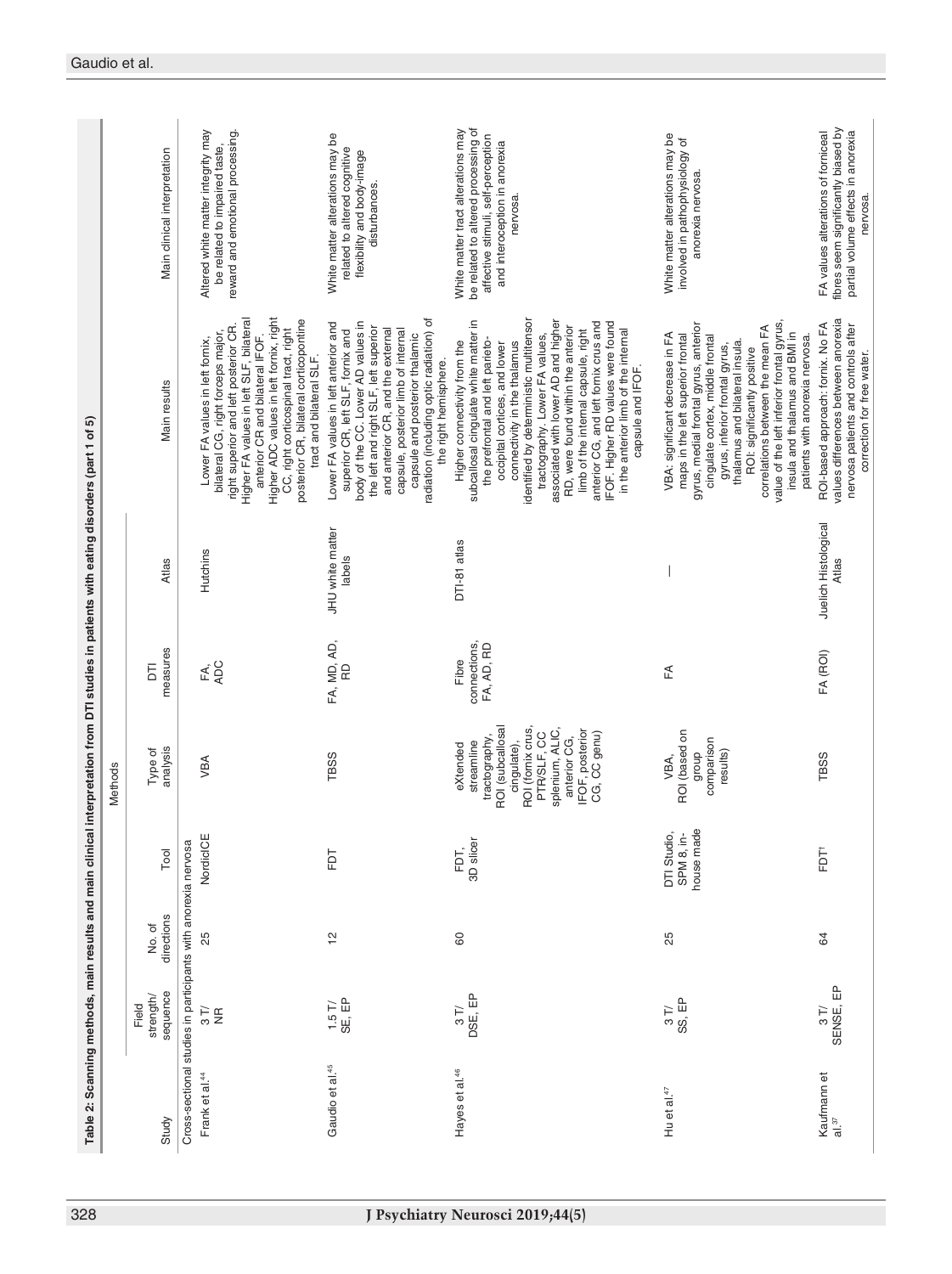|                                             |                                     |                      |                                                                                | Methods                                                   |                                 |                               |                                                                                                                                                                                                                                                                                                                                                                                                                                    |                                                                                                                                                                                                                                                                                                                                                                          |
|---------------------------------------------|-------------------------------------|----------------------|--------------------------------------------------------------------------------|-----------------------------------------------------------|---------------------------------|-------------------------------|------------------------------------------------------------------------------------------------------------------------------------------------------------------------------------------------------------------------------------------------------------------------------------------------------------------------------------------------------------------------------------------------------------------------------------|--------------------------------------------------------------------------------------------------------------------------------------------------------------------------------------------------------------------------------------------------------------------------------------------------------------------------------------------------------------------------|
| Study                                       | sequence<br>strength/<br>Field      | directions<br>No. of | Tool                                                                           | analysis<br>Type of                                       | measures<br>Б                   | Atlas                         | Main results                                                                                                                                                                                                                                                                                                                                                                                                                       | Main clinical interpretation                                                                                                                                                                                                                                                                                                                                             |
| Kazlouski et<br>al. <sup>38</sup>           | $\frac{5}{4}$                       | 25                   | DTI Studio                                                                     | ROI (based on<br>comparison<br>dhoub<br>results)<br>VBA,  | FA, ADC                         | Mori (2005)                   | Lower FA values in bilateral fimbria-<br>Higher ADC values in frontoparietal<br>and parietal-occipital white matter<br>fornix region, fronto-occipital<br>(with uncorrected threshold).<br>fasciculus and posterior CG.                                                                                                                                                                                                            | brain areas that integrate emotion,<br>may be related to pathophysiology<br>reward and cognitive behaviours<br>Altered white matter integrity in<br>of anorexia nervosa.                                                                                                                                                                                                 |
| Nagahara et<br>al. <sup>48</sup>            | SS, SE, EP<br>$3 \frac{1}{2}$       | 32                   | FDT                                                                            | <b>TBSS</b>                                               | FA, MD                          | Johns Hopkins<br>University   | Lower FA values in cerebellum.<br>Higher MD values in fornix.                                                                                                                                                                                                                                                                                                                                                                      | matter alterations may be related<br>Fornix and cebebellum white<br>to the pathophysiology of<br>anorexia nervosa                                                                                                                                                                                                                                                        |
| Travis et al. <sup>49</sup>                 | DSE, EP<br>3 T/                     | 96                   | mrDiffusion                                                                    | <b>AFQ</b>                                                | $\frac{*}{E}$<br>$FA*$          |                               | subdivisions of the CC (8 examined).<br>examined). Lower R1 in 6 cerebral<br>Lower and higher FA values in<br>tracts (18 examined) and 5<br>6 tracts (18 examined) and<br>1 subdivision of the CC (8                                                                                                                                                                                                                               | White matter changes seem to be<br>related to changes in<br>myelin content.                                                                                                                                                                                                                                                                                              |
| Via et al. <sup>50</sup>                    | SS, SE, EP<br>$1.5$ T/              | 25                   | FDT                                                                            | <b>TBSS</b>                                               | FA, MD, RD,*<br>ÅD <sup>*</sup> | Mori (2007)                   | Lower FA values in the parietal part<br>MD values in the fornix associated<br>higher MD and RD values. Higher<br>with lower FA and higher RD and<br>of the left SLF, associated with<br>AD values.                                                                                                                                                                                                                                 | regulation and reward-processing<br>Altered white matter integrity may<br>be related to body image<br>distortion, altered weight<br>alterations.                                                                                                                                                                                                                         |
| Vogel et al. <sup>51</sup>                  | DSE, EPI<br>3T/                     | 30                   | FDT                                                                            | ROI (based on<br>comparison<br>group<br>results)<br>TBSS, | FA, MD, RD,<br>Q                |                               | anterior and posterior limb of internal<br>showed similar results with a greatly<br>capsule, and left inferior longitudinal<br>mainly related to lower RD and MD<br>values but not to altered AD values.<br>fasciculus. Altered FA values were<br>superior CR, anterior CC, anterior<br>Higher FA values in the bilateral<br>and posterior thalamic radiation,<br>Exploratory longitudinal study<br>reduced level of significance. | Altered FA values could be<br>related to an acute state of<br>anorexia nervosa.                                                                                                                                                                                                                                                                                          |
|                                             |                                     |                      | Cross-sectional and longitudinal studies in participants with anorexia nervosa |                                                           |                                 |                               |                                                                                                                                                                                                                                                                                                                                                                                                                                    |                                                                                                                                                                                                                                                                                                                                                                          |
| Schwanenflug<br>et al. <sup>52</sup><br>yon | $\sqrt{1}$<br>$\mathop{\mathsf{E}}$ | 32                   | FDT                                                                            | <b>TBSS</b>                                               | FA, MD, AD,<br>G                | Juelich Histological<br>Atlas | Longitudinal: No differences between<br>optic radiation and CC. Reduced FA<br>RD v. baseline in the fornix, bilateral<br>Baseline: Lower FA and higher MD,<br>baseline in right corticospinal tract.<br>Higher FA and lower AD, MD and<br>AD and RD values in the body of<br>follow-up patients and controls.<br>and increased MD and RD v.                                                                                        | Altered microstructural properties<br>in people with anorexia nervosa<br>brain alterations associated with<br>findings underline that structural<br>the disorder are highly dynamic<br>state than pre-existing or white<br>and more likely to represent<br>consequences of starvation<br>normalized rapidly during<br>nutritional therapy. These<br>matter degeneration. |

**Table 2: Scanning methods, main results and main clinical interpretation from DTI studies in patients with eating disorders (part 2 of 5)**

Table 2: Scanning methods, main results and main clinical interpretation from DTI studies in patients with eating disorders (part 2 of 5)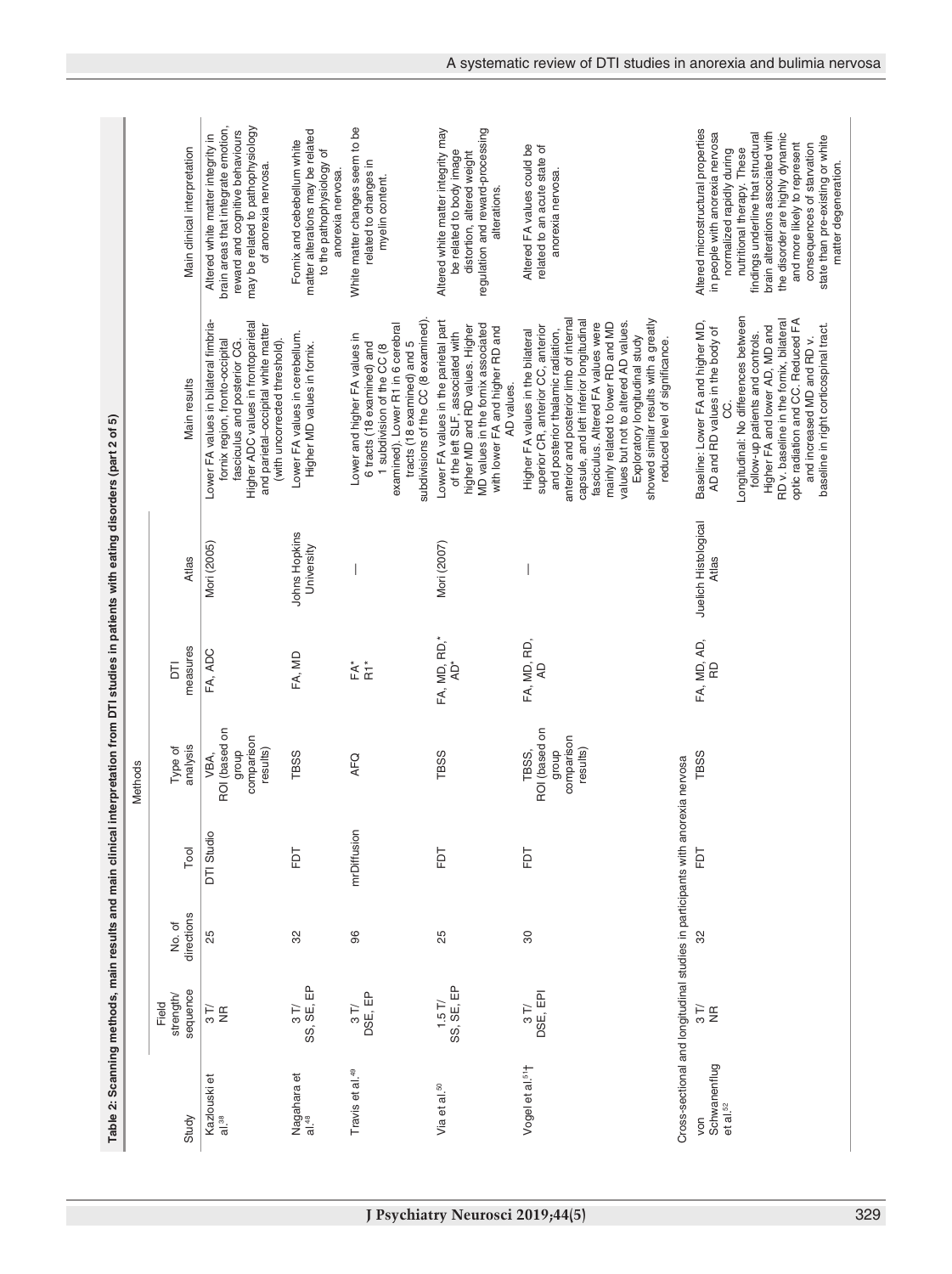|                                                                                                                                           | Main clinical interpretation   |                                                               | contribute to altered processing of<br>the body image and impairments<br>FA value alterations may<br>in cognitive domains.                                                                                                                                                                                                                                                                                                                                                                                                                                                                                                         | recovered from anorexia nervosa.<br>preserved in patients with acute<br>anorexia nervosa and patients<br>White matter microstructure is                                                                                                                                                                                                     |                                                                         | anorexia nervosa are reversible in<br>White matter alterations observed<br>long-term recovered patients.<br>during the acute phase of                 |
|-------------------------------------------------------------------------------------------------------------------------------------------|--------------------------------|---------------------------------------------------------------|------------------------------------------------------------------------------------------------------------------------------------------------------------------------------------------------------------------------------------------------------------------------------------------------------------------------------------------------------------------------------------------------------------------------------------------------------------------------------------------------------------------------------------------------------------------------------------------------------------------------------------|---------------------------------------------------------------------------------------------------------------------------------------------------------------------------------------------------------------------------------------------------------------------------------------------------------------------------------------------|-------------------------------------------------------------------------|-------------------------------------------------------------------------------------------------------------------------------------------------------|
|                                                                                                                                           | Main results                   |                                                               | with anorexia nervosa compared with<br>left mediodorsal thalamus in patients<br>thalamic radiation bilaterally and the<br>acute anorexia nervosa and patients<br>cerebellar peduncle, and in parts of<br>regions (posterior thalamic radiation<br>bilaterally and the left mediodorsal<br>controls. Additional regional lower<br>the left SLF. A volume-of-interest-<br>based post hoc analysis of these<br>differences between patients with<br>FA values in parts of the posterior<br>recovered from anorexia nervosa.<br>thalamus) showed no significant<br>Lower FA values in the posterior<br>CR bilaterally, the left middle | No significant differences in both the<br>analyses between people recovered<br>MD, RD and AD between the acute<br>from anorexia nervosa and controls.<br>Tractography: No differences in FA,<br>analysis: no significant differences.<br>main and supplementary cluster<br>controls. Supplementary cluster<br>anorexia nervosa subjects and |                                                                         | microstructure (FA, MD, RD and AD<br>patients with anorexia nervosa and<br>No significant differences between<br>controls in white matter<br>values). |
| Table 2: Scanning methods, main results and main clinical interpretation from DTI studies in patients with eating disorders (part 3 of 5) | Atlas                          |                                                               | <b>Talairach Daemon</b>                                                                                                                                                                                                                                                                                                                                                                                                                                                                                                                                                                                                            |                                                                                                                                                                                                                                                                                                                                             |                                                                         |                                                                                                                                                       |
|                                                                                                                                           | measures<br>$\overline{5}$     |                                                               | £                                                                                                                                                                                                                                                                                                                                                                                                                                                                                                                                                                                                                                  | FA, MD, RD,<br>Q                                                                                                                                                                                                                                                                                                                            |                                                                         | FA, MD, AD,<br>œ                                                                                                                                      |
| Methods                                                                                                                                   | analysis<br>Type of            | anorexia nervosa                                              | VBA                                                                                                                                                                                                                                                                                                                                                                                                                                                                                                                                                                                                                                | cluster analysis<br>Tractography,                                                                                                                                                                                                                                                                                                           |                                                                         | voxel-wise<br>correlation<br>TBSS,                                                                                                                    |
|                                                                                                                                           | Tool                           |                                                               | Native                                                                                                                                                                                                                                                                                                                                                                                                                                                                                                                                                                                                                             | ⋖<br>TRACUL                                                                                                                                                                                                                                                                                                                                 | Cross-sectional studies in participants recovered from anorexia nervosa | FDT                                                                                                                                                   |
|                                                                                                                                           | directions<br>No. of           |                                                               | $\frac{15}{2}$                                                                                                                                                                                                                                                                                                                                                                                                                                                                                                                                                                                                                     | 30                                                                                                                                                                                                                                                                                                                                          |                                                                         | 32                                                                                                                                                    |
|                                                                                                                                           | sequence<br>strength/<br>Field |                                                               | SS, SE, EP<br>3T/                                                                                                                                                                                                                                                                                                                                                                                                                                                                                                                                                                                                                  | $\overline{3}$ T/<br>ΨS                                                                                                                                                                                                                                                                                                                     |                                                                         | $\frac{3 \text{ T}}{\text{SS}}$ EP                                                                                                                    |
|                                                                                                                                           | Study                          | Cross-sectional studies in participants with current and past | Frieling et al. <sup>53</sup>                                                                                                                                                                                                                                                                                                                                                                                                                                                                                                                                                                                                      | Pfuhl el al. <sup>39</sup>                                                                                                                                                                                                                                                                                                                  |                                                                         | Bang et al. <sup>54</sup>                                                                                                                             |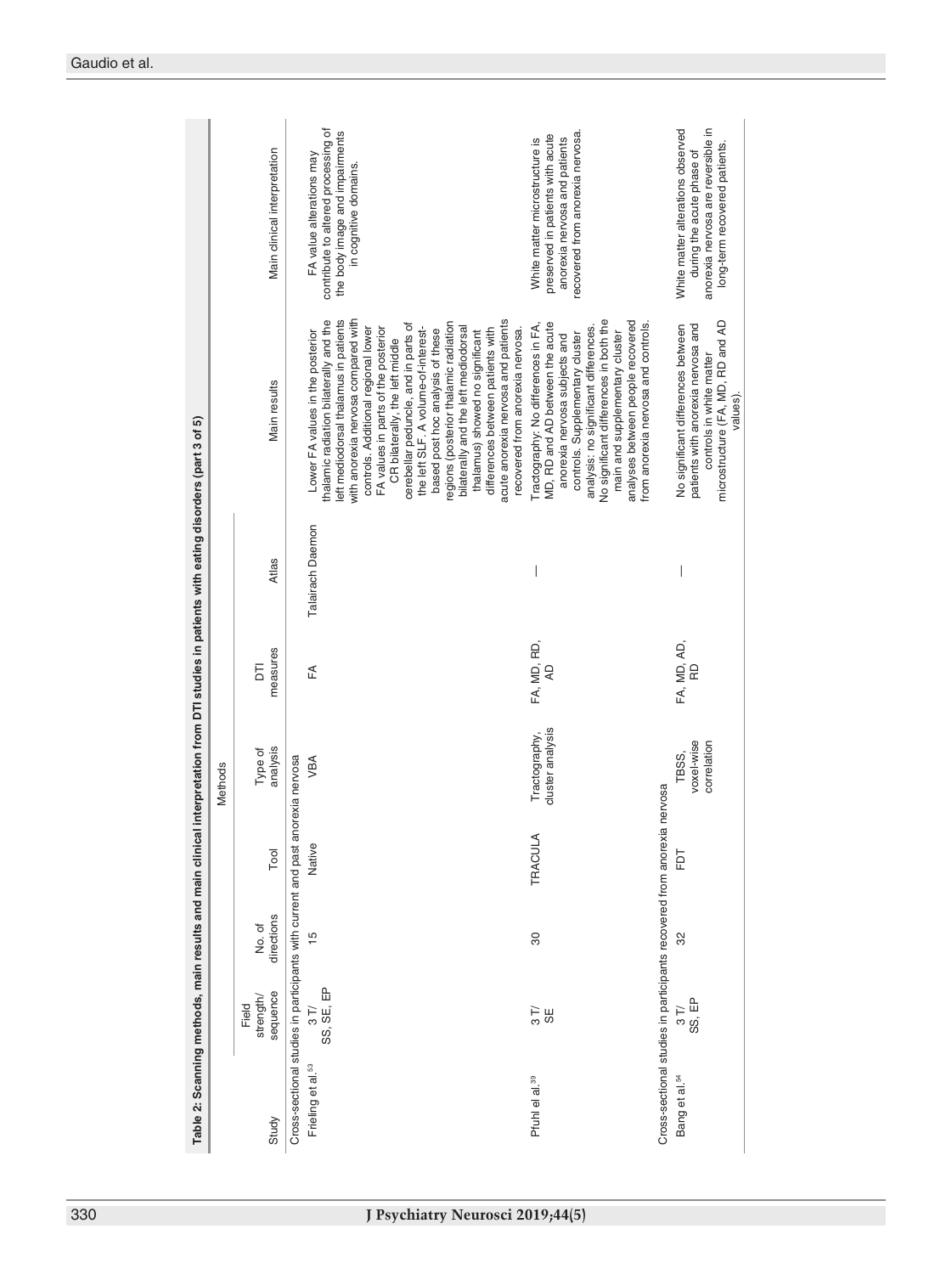|                                                                                                    |                                |                     |      |                                                                                  |                            | Table 2: Scanning methods, main results and main clinical interpretation from DTI studies in patients with eating disorders (part 4 of 5) |                                                                                                                                                                                                                                                                                                                                                                                                                                                                                                                                                                                                                                                                                                                                                            |                                                                                                                                                                           |
|----------------------------------------------------------------------------------------------------|--------------------------------|---------------------|------|----------------------------------------------------------------------------------|----------------------------|-------------------------------------------------------------------------------------------------------------------------------------------|------------------------------------------------------------------------------------------------------------------------------------------------------------------------------------------------------------------------------------------------------------------------------------------------------------------------------------------------------------------------------------------------------------------------------------------------------------------------------------------------------------------------------------------------------------------------------------------------------------------------------------------------------------------------------------------------------------------------------------------------------------|---------------------------------------------------------------------------------------------------------------------------------------------------------------------------|
|                                                                                                    |                                |                     |      | Methods                                                                          |                            |                                                                                                                                           |                                                                                                                                                                                                                                                                                                                                                                                                                                                                                                                                                                                                                                                                                                                                                            |                                                                                                                                                                           |
| Study                                                                                              | sequence<br>strength/<br>Field | directions<br>No.of | Tool | analysis<br>Type of                                                              | measures<br>БĪ             | Atlas                                                                                                                                     | Main results                                                                                                                                                                                                                                                                                                                                                                                                                                                                                                                                                                                                                                                                                                                                               | Main clinical interpretation                                                                                                                                              |
| Shott et al. <sup>55</sup>                                                                         | $\frac{1}{2}$                  | 25                  | FDT  | reward circuit),<br>tractography,<br>Probabilistic<br>ROI (taste-<br><b>TBSS</b> | connections,<br>Fibre<br>E | Mori (2005)                                                                                                                               | capsule and cerebellum including the<br>values in some tracts between insula<br>projecting to gyrus rectus and medial<br>Seed-based approach: taste-reward-<br>subregions and ventral striatum and<br>Seed-based FA analysis: Lower FA<br>orbitofrontal cortex, and right insula<br>Whole-brain FA analysis: lower FA<br>middle cerebellar peduncle, as well<br>related white matter tracts. Higher<br>white matter connectivity between<br>bilateral insula regions and ventral<br>values in the anterior CR, external<br>corticopontine tract, CC, anterior<br>striatum, left insula and middle<br>thalamic radiation, inferior and<br>as inferior fronto-occipital and<br>orbitofrontal cortex regions.<br>orbitofrontal cortex.<br>uncinate fasciculi. | eward circuit functions that drives<br>reward pathways and may impair<br>White matter alterations suggest<br>altered connectivity within taste-<br>food intake.           |
| Longitudinal studies in participants with restrictive eating disorders<br>Yau et al. <sup>56</sup> | SS, EP<br>3T/                  | 55                  | FDT  | <b>TBSS</b>                                                                      | FA, MD, AD,*<br>É          |                                                                                                                                           | frontal white matter tracts. Lower LD<br>No FA values alterations between<br>patients recovered from anorexia<br>encompassing parietal, CG and<br>Lower MD values in 6 clusters<br>and/or RD in these regions.<br>nervosa and controls.                                                                                                                                                                                                                                                                                                                                                                                                                                                                                                                    | Lower MD values may be related<br>(harm avoidance and heightened<br>concern for mistakes) through an<br>to premorbid behavioural traits<br>exaggerated cognitive control. |
| Olivo et al. <sup>57</sup>                                                                         | 3T/<br>읎                       | $\frac{8}{3}$       | ЕDТ  | <b>TBSS</b>                                                                      | FA, MD, AD,                | ICBM-DTI-81 white<br>matter labels                                                                                                        | posterior thalamic radiation and right<br>Longitudinal analysis: no differences<br>splenium), anterior and superior CR<br>values in the CC (genu, body and<br>tapetum. Higher RD values in the<br>between follow-up patients and<br>baseline and follow-up patients.<br>Analysis at baseline: Lower FA<br>bilaterally, right posterior CR,<br>baseline controls, or between<br>aforementioned tracts.                                                                                                                                                                                                                                                                                                                                                      | White matter alterations may have<br>a role in the alteration in food-<br>related cognitive processing<br>present in adolescents with<br>restrictive eating disorders.    |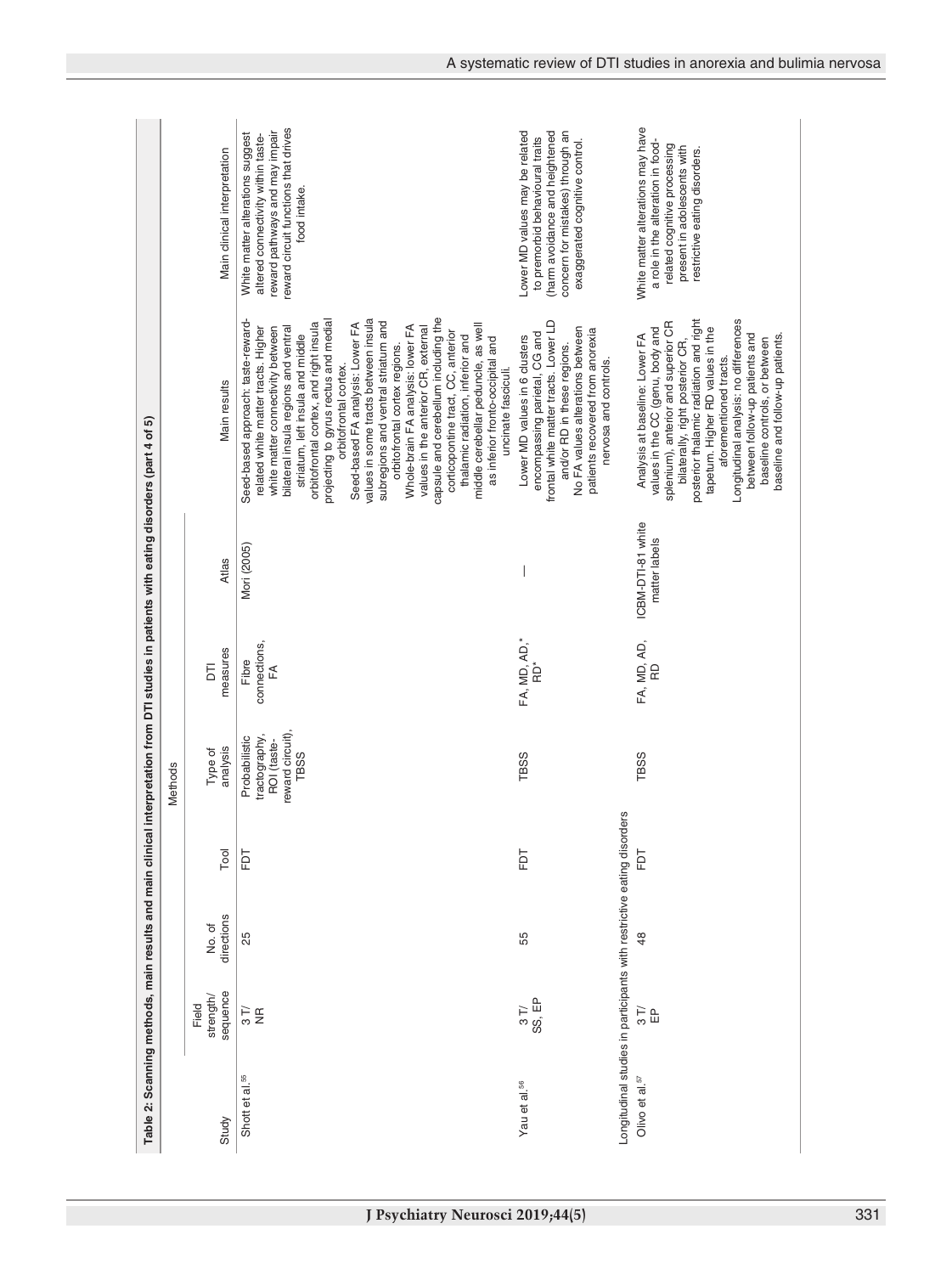|                              |                                                                                                                                                                                                                                                                                                                 |                     |           |                               |                  | Table 2: Scanning methods, main results and main clinical interpretation from DTI studies in patients with eating disorders (part 5 of 5) |                                                                                                                                                                                                                                                                                                                                                                                                                                                                                                                                                                                                                                   |                                                                                                                                                                       |
|------------------------------|-----------------------------------------------------------------------------------------------------------------------------------------------------------------------------------------------------------------------------------------------------------------------------------------------------------------|---------------------|-----------|-------------------------------|------------------|-------------------------------------------------------------------------------------------------------------------------------------------|-----------------------------------------------------------------------------------------------------------------------------------------------------------------------------------------------------------------------------------------------------------------------------------------------------------------------------------------------------------------------------------------------------------------------------------------------------------------------------------------------------------------------------------------------------------------------------------------------------------------------------------|-----------------------------------------------------------------------------------------------------------------------------------------------------------------------|
|                              |                                                                                                                                                                                                                                                                                                                 |                     |           | <b>Methods</b>                |                  |                                                                                                                                           |                                                                                                                                                                                                                                                                                                                                                                                                                                                                                                                                                                                                                                   |                                                                                                                                                                       |
| Study                        | sequence<br>strength/<br>Field                                                                                                                                                                                                                                                                                  | directions<br>No.of | Tool      | analysis<br>Type of           | measures<br>Б    | Atlas                                                                                                                                     | Main results                                                                                                                                                                                                                                                                                                                                                                                                                                                                                                                                                                                                                      | Main clinical interpretation                                                                                                                                          |
|                              | Cross-sectional studies in participants with bulimia nervosa                                                                                                                                                                                                                                                    |                     |           |                               |                  |                                                                                                                                           |                                                                                                                                                                                                                                                                                                                                                                                                                                                                                                                                                                                                                                   |                                                                                                                                                                       |
| He et al. <sup>58</sup>      | SS, SE, EP<br>$\frac{1}{2}$                                                                                                                                                                                                                                                                                     | 25                  | FDT       | <b>TBSS</b>                   | FA, MD, AD,<br>œ | Johns Hopkins<br>University                                                                                                               | values in the forceps minor and major,<br>A priori hypothesis analysis: lower FA<br>SLF, IFOF, anterior thalamic radiation,                                                                                                                                                                                                                                                                                                                                                                                                                                                                                                       | These results suggest that white<br>nervosa. Altered white matter<br>matter is affected in bulimia                                                                    |
|                              |                                                                                                                                                                                                                                                                                                                 |                     |           |                               |                  |                                                                                                                                           | corticospinal tract, uncinate fasciculus<br>radiation, corticospinal tract and CG.<br>tracts: forceps minor and major, left<br>Exploratory analysis (RD): Higher<br>RD values in many of the same<br>SLF, IFOF, anterior thalamic<br>and CG in both hemispheres.                                                                                                                                                                                                                                                                                                                                                                  | tracts may have a role in the<br>persistence of impaired self-<br>regulation in bulimia nervosa.                                                                      |
| Mettler et al. <sup>59</sup> | $\overline{37}$<br>$\frac{\alpha}{2}$                                                                                                                                                                                                                                                                           | 25                  | NordicICE | VBA                           | FA, ADC          | Hutchins and Atlas<br>of Brain Function<br>Orrison                                                                                        | Lower FA values in the bilateral CR,<br>CR, CC, inferior fronto-occipital and<br>CC, right subinsula, and right fornix.<br>Higher ADC values in the bilateral<br>uncinate fasciculi.                                                                                                                                                                                                                                                                                                                                                                                                                                              | Bulimia nervosa is associated with<br>contribute to altered trait anxiety,<br>white matter alterations that may<br>mood disturbance and altered<br>reward processing. |
|                              | fasciculus; SS = single-shot; TBSS = tract-based spatial statistics; VBA = voxel-based analysis.<br>*Investigated in regions that showed group differences in fractional an<br>AD = axial diffusivity; ADC = apparent diffusion coefficient; AFQ = au<br>t-An exploratory longitudinal study was also conducted |                     |           | isotropy or mean diffusivity. |                  |                                                                                                                                           | double psin echo; DTI = diffusion tensor irraging; EP = echo-planar; EPI = echo-planar irraging; FA = fractional anisotropy; IFOF = inferior fronto-occipital fasciculus; LD = longitudinal diffusivity; MD = mean diffusivit<br>tomated fibre quantification; ALIC = anterior limb of internal capsule; BMI = body mass index; CC = corpus callosum; CG = cingulum; CR = corona radiata; DSE =<br>PTR/SLF = junction of the posterior thatamic radiation/superior longitudinal fasoiculus; R1 = relaxation rate; RD = radial diffusivity; ROI = region of interest; SE = spin echo; SENSE = sensitivity encoding; SLF = superior |                                                                                                                                                                       |

In summary, the main association white matter tracts may be specifically affected in patients with anorexia nervosa and be related to altered occipital–parietal–temporal– frontal connections. Of note, although the fornix seems to be affected in anorexia nervosa, no abnormalities of the fornix were found using a new statistical approach.<sup>37</sup>

Regarding commissural fibres, 5 studies pointed out corpus callosum alterations, with differences in localizations and white matter change directions in patients with anorexia nervosa.44,45,49,51,52 These studies pointed out both lower<sup>45,49,52</sup> and higher FA values.<sup>51</sup> In particular, a recent study showed FA decreases in the body of the corpus callosum comparing a large anorexia nervosa sample with controls.52 At the same time, these authors, adopting a longitudinal design, found no FA differences between the anorexia nervosa sample and controls after partial weight restoration.<sup>52</sup> Higher AD values and lower  $T_1$  relaxometry  $(R_1)$  values were also found.<sup>44,49</sup>

Regarding the cerebellum, altered FA values of different cerebellar white matter tracts were also found.<sup>48,53</sup>

Finally, Hu and colleagues<sup>47</sup> demonstrated a significant FA decrease in patients with anorexia nervosa in several cortical regions. However, because the authors mainly localized their results at the level of the grey matter, their approach limited comparison of their findings with the other DTI studies in patients with anorexia nervosa.

### **DTI studies in patients recovered from anorexia nervosa**

Three DTI studies recruited participants who were recovered from anorexia nervosa and used a TBSS analysis (1 also adopted a tractographic approach; Table 1 and Table 2).<sup>54-56</sup> Two additional studies<sup>39,53</sup> recruited a sample of patients with current anorexia nervosa (reported above) and participants who were recovered from anorexia nervosa; this study used tractography. One additional longitudinal study<sup>57</sup> assessed a sample of patients with restrictive eating disorder using a TBSS approach (in this section the results of the follow-up stage are reported). Three of the studies investigated samples larger than 20 patients recovered from anorexia nervosa.39,54,55

Two studies showed no white matter differences between patients who were recovered from anorexia nervosa and controls using TBSS<sup>54</sup> and tractography.<sup>39</sup> Olivo and colleagues<sup>57</sup> reported no white matter differences at follow-up assessment between patients with restrictive eating disorder (restrictive OSFED and anorexia nervosa restrictive type) and controls. On the other hand, 2 studies found white matter alterations in participants who were recovered from anorexia nervosa using a TBSS approach<sup>56</sup> and an integrated approach comprising tractography and TBSS analysis.<sup>55</sup> In particular, Yau and colleagues<sup>56</sup> showed mainly lower MD values in some thalamo–cortical (i.e., posterior and superior corona radiata and posterior limb of internal capsule) and parietal–frontal (i.e., SLF and cingulum) tracts. Shott and colleagues<sup>55</sup> showed mainly higher white matter fibre connectivity between the insula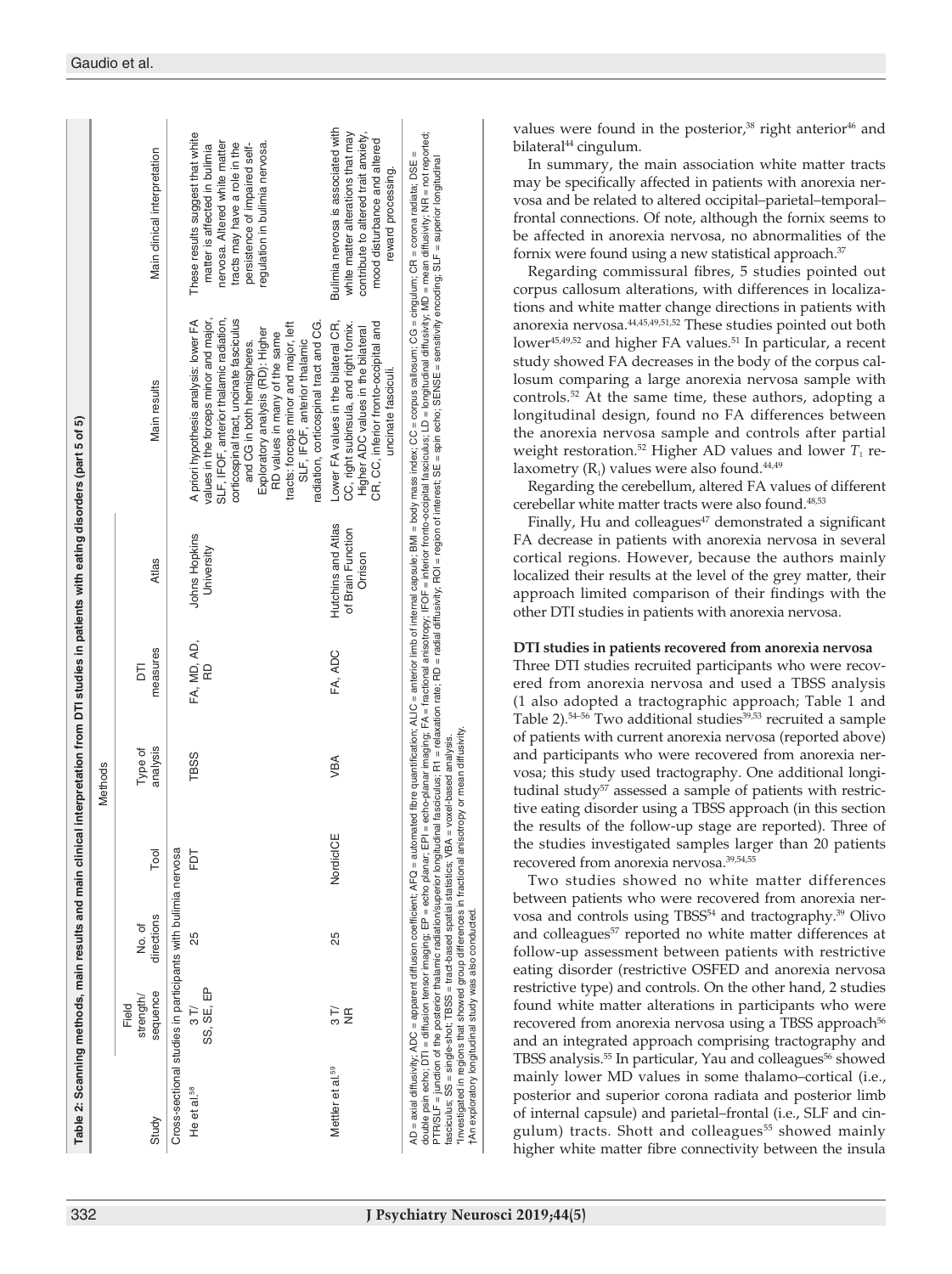

Fig. 1: Main white matter tracts affected in eating disoders. This figure represents white matter tracts mainly altered in anorexia nervosa and bulimia nervosa studies on a representative subject (tractographic reconstruction). See Table 2 for specific details of tract alterations. Threedimensional fibre tractography was performed using the diffusion tensor imaging track module provided in MedINRIA software (ASCLEPIOS Research Team, Sophia Antipolis Cedex, v 1.9.0 France, www-sop.inria.fr/asclepios). For more details on white matter fibre reconstruction, see Wakana and colleagues,<sup>36</sup> Mori and colleagues<sup>60</sup> and Nagae and colleagues.<sup>61</sup>

and some brain regions using a tractographic approach, and lower FA values in some projection fibres (i.e., anterior corona radiata and thalamic radiations) and association fibres (i.e., inferior fronto-occipital and uncinate fasciculi) using TBSS analysis.

Interestingly, the DTI studies on patients who were recovered from anorexia nervosa included people who were recovered for at least 1 year.<sup>39,54-56</sup> In particular, the participants recruited by Yau and colleagues<sup>56</sup> and Shott and colleagues<sup>55</sup> had a longer anorexia nervosa duration compared with those in the other 2 studies.39,54

In summary, it is still unclear whether white matter alterations are fully reversible after recovery from anorexia nervosa, particularly in people who are recovered from longlasting anorexia nervosa.

### *DTI studies in bulimia nervosa*

Two studies investigated patients with bulimia nervosa and enrolled 20 or more patients<sup>58,59</sup> (Table 1 and Table 2). One study adopted a VBA approach,<sup>59</sup> and 1 study used TBSS analysis.58 Details of the DTI measures assessed in the studies are reported in Table 2.

These studies showed several white matter alterations in projection, association and commisural tracts.58,59 In particular, both studies highlighted that patients with bulimia nervosa had lower FA values in the inferior fronto-occipital and uncinate fasciculi. White matter alterations of the corona radiata, corpus callosum, forceps minor and major, SLF and cingulum were also found.

In summary, white matter microstructure seems to be specifically affected in bulimia nervosa. However, it remains poorly explored.

## **Discussion**

To the best of our knowledge, this is the first systematic review on DTI studies in eating disorders (anorexia nervosa and bulimia nervosa). Our aim was to systematically review the DTI studies, emphasizing the rapidly growing literature in the field since the first systematic review of 6 DTI studies in people with anorexia nervosa.40 This systematic review included 19 papers that used DTI in patients with current or past eating disorders. The majority of the studies were conducted in participants with current or past anorexia nervosa (*n* = 16). One study was carried out in a sample of patients with anorexia nervosa restrictive type and restrictive OSFED;<sup>57</sup> we have discussed this study in the context of the anorexia nervosa studies. Few studies have been conducted in patients with bulimia nervosa ( $n = 2$ ).<sup>58,59</sup> Overall, the reviewed studies used different types of DTI analysis (i.e., VBA, TBSS, tractography) and different white matter atlases (Table 2). We will discuss the DTI results dividing the white matter tracts into projection, association and commissural fibres, plus the cerebellum white matter tracts (for details, see Catani and colleagues,<sup>62</sup> Mori and colleagues,<sup>63</sup> Wakana and  $\text{colleagues}^{64}$  and Makris and colleagues<sup>65</sup>).

## *Main DTI findings*

The DTI studies on anorexia nervosa showed multiple white matter alterations with relatively consistent overlap in the altered white matter tracts in patients with current anorexia nervosa (Table 2 and Fig. 1). Furthermore, although DTI findings were characterized mainly by lower FA values, white matter abnormalities were only partially consistent when considering the direction of DTI measures (i.e., lower values or higher values) and laterality.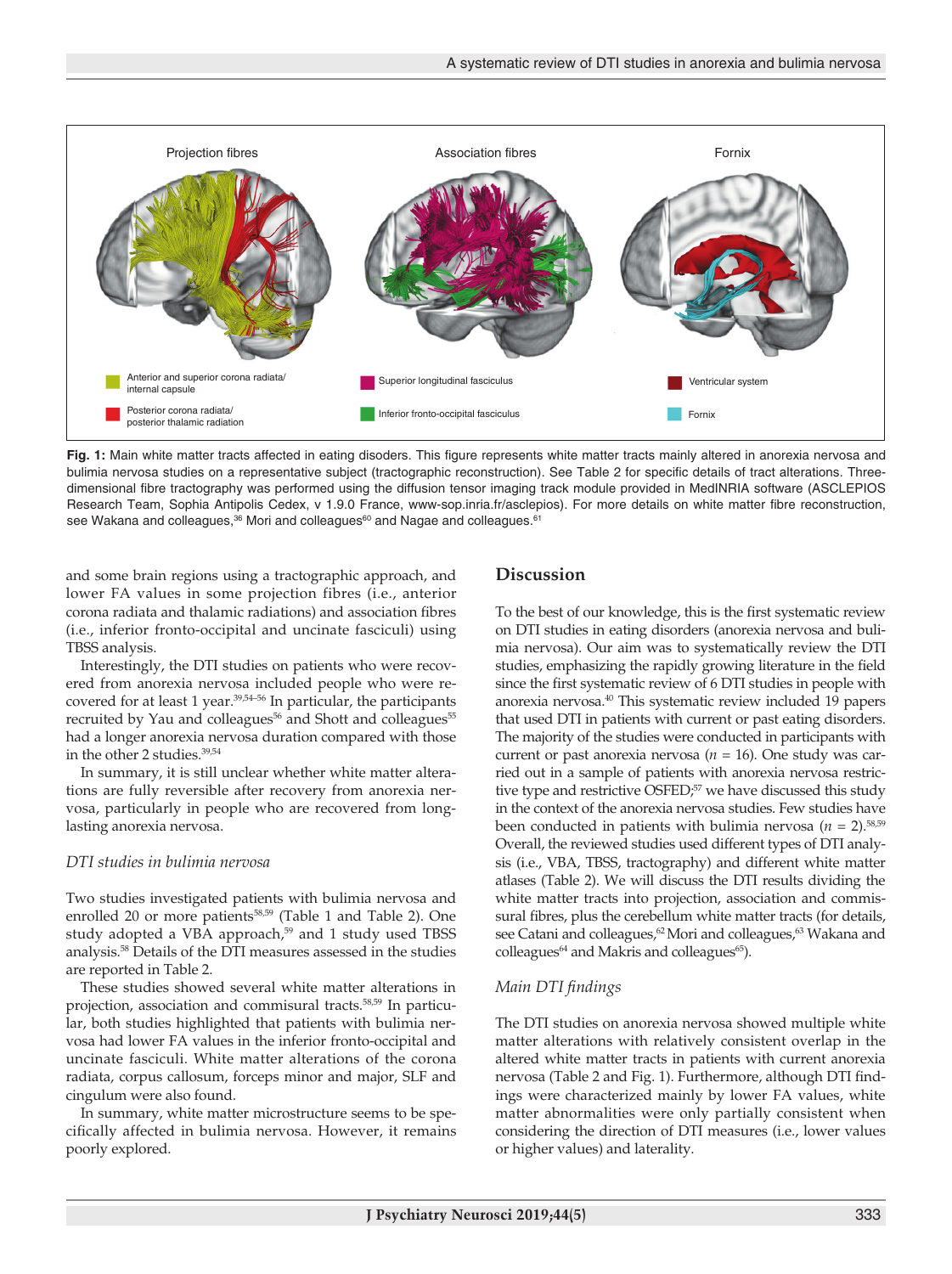Overall, the included studies on anorexia nervosa showed altered thalamo–cortical white matter connections (i.e., corona radiata, thalamic radiations and internal capsule)<sup>44,45,51,53,57</sup> and occipital-parietal-temporal-frontal white matter connections (i.e., IFOF, SLF and cingulum).<sup>44-46,50,53</sup> They also found alterations of interhemispheric connections (i.e., corpus callosum) $44,45,49,51,52$  and cerebellar connections, $48,53$ with differences in the localization of white matter abnormalities and the direction of DTI measures. In particular, a recent study with a large anorexia nervosa sample and a longitudinal design showed a rapid normalization of the FA alterations in the corpus callosum after partial weight restoration.<sup>52</sup> Although several studies have showed fornix alterations in patients with acute anorexia nervosa,<sup>44-46,48,50</sup> a more recent analytical approach has suggested that such alterations might be mainly related to ventricular enlargement.<sup>37</sup>

The majority of the included studies showed lower FA values in patients with anorexia nervosa than in controls (Table 2). However, some studies also showed higher FA values.<sup>44,51</sup> The other DTI measures (MD, AD and RD) have been less explored and showed partially consistent results (for details on DTI measures, see the introduction). In particular, as expected, MD, AD and RD changes seem to be mainly coupled with FA alterations.

Considering the typical symptomatology of anorexia nervosa (i.e., weight loss, malnourishment, starvation etc.), a number of processes (e.g., neuronal*–*glial remodelling, altered hydration state) may contribute to white matter alterations in patients.12 In addition, considering that DTI findings are particularly sensitive to macroscopic head motion,<sup>66</sup> this possible confounding factor could have led to spurious group differences.<sup>66</sup> However, DTI findings in the current review showed altered thalamo–cortical and occipital–parietal– temporal–frontal white matter alterations in particular, suggesting a specific vulnerability of these white matter tracts in anorexia nervosa and that they could be involved in the pathophysiology of anorexia nervosa.

Discrepancies among the studies in patients with anorexia nervosa may have been primarily due to differences in sample composition (e.g., age, age range, duration of eating disorder, eating disorder severity, etc.).<sup>43,67</sup> White matter abnormalities and directions of DTI measures may change during the course of anorexia nervosa in relation to the duration of disease/long-lasting underweight and to developmental factors and resilience processes.44,45,49,51 In this context, it is useful to remember that FA values can be altered for a variety of reasons, and the biological meaning of white matter diffusivity measures is not entirely clear.<sup>31</sup> Furthermore, the reviewed studies used different approaches to DTI analyses (i.e., VBA, TBSS, tractography) and different acquisition sequences and processing pipelines. Therefore, the differences among the anorexia nervosa studies may also be related to different analysis techniques and methodological approaches.<sup>43</sup> Interestingly, Pfuhl and colleagues<sup>39</sup> found no white matter differences between patients with anorexia nervosa and controls when adopting a global probabilistic tractographic approach, suggesting that different DTI analyses may or may not detect subtle or more localized white matter alterations.52 In addition, considering that some studies did not take into account the hydration state (dehydration/ hyperhydration) of patients with anorexia nervosa, this possible confounding factor $42$  may have contributed to the differences among study results. These last limitations and methodological points will be discussed in depth in Methodological Implications and Limitations of the Current Literature, below.

Few studies have been conducted in participants who have recovered from anorexia nervosa, but those that have showed white matter abnormalities that were partially consistent with those found in patients with current anorexia nervosa, mainly involving thalamo–cortical connections (i.e., corona radiata, thalamic radiations and internal capsule) and occipital– parietal–temporal–frontal connections (i.e., superior longitudinal, inferior fronto-occipital and uncinate fasciculi and cingulum).<sup>55,56</sup> Interestingly, the 2 studies reported lower MD<sup>56</sup> and lower FA values,<sup>55</sup> respectively. These differences in DTI measure directions are still to be explored. On the other hand, other studies have shown no differences in white matter diffusivity between participants who have recovered from anorexia nervosa and controls.39,54,57 It is still unclear whether white matter alterations persist after recovery from anorexia nervosa. Interestingly, the participants recruited by Yau and colleagues<sup>56</sup> and Shott and colleagues<sup>55</sup> had a longer duration of anorexia nervosa than participants in other studies.39,54 The difference in disease duration and the use of different DTI approaches could explain the discrepancies among these studies. Further research is needed to better clarify whether white matter alterations are fully reversible after recovery from anorexia nervosa and, in particular, in people who have recovered from longlasting anorexia nervosa.

To date, only 2 studies have investigated patients with bulimia nervosa, and they showed widespread microstructural white matter alterations, but findings were only partially consistent between them.58,59 In particular, both studies found lower FA values in the inferior fronto-occipital and uncinate fasciculi. Altered white matter microstructure was also found in other projection (e.g., corona radiata, anterior thalamic radiation), association (e.g., SLF, cingulum) and commissural (e.g., forceps major and minor and corpus callosum) fibres.

White matter microstructural changes remain poorly explored in bulimia nervosa; further studies are warranted to better clarify white matter alterations and their possible role in this disease.

## *Altered white matter connections in eating disorders: clinical implications*

### **Altered white matter connections in anorexia nervosa**

The current DTI literature shows that white matter microstructure can be specifically affected in the acute stage of anorexia nervosa and may play a role in the pathophysiology of anorexia nervosa. Nonetheless, we cannot exclude the possibility that peculiar anorexia nervosa symptoms (e.g., starvation, weight loss, brain atrophy and altered hydration state) may be involved in white matter changes (e.g., fornix alterations<sup>37</sup>). Moreover, it is still unclear whether white matter alterations persist after recovery from anorexia nervosa.39,55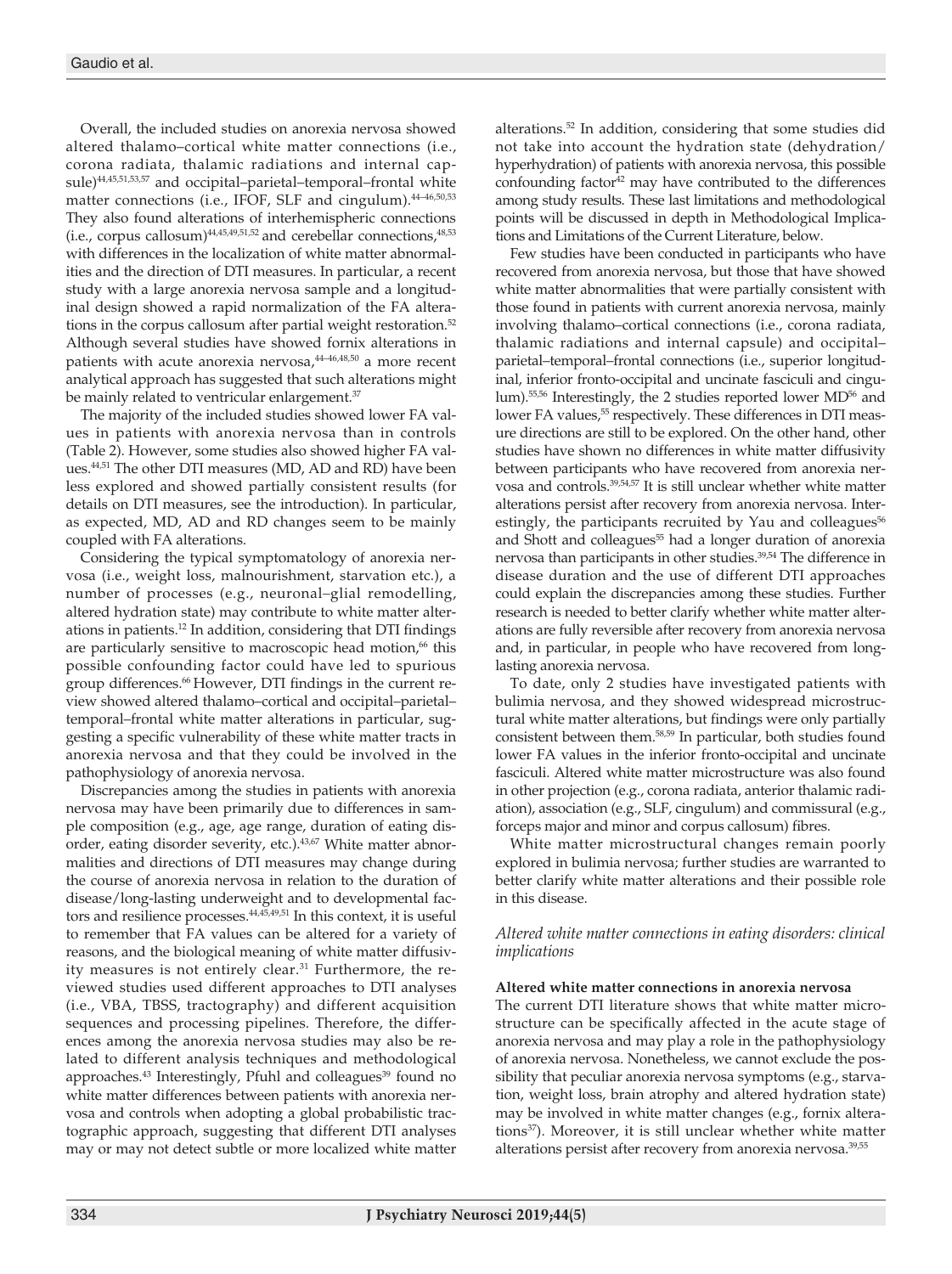Despite discrepancies in the specific DTI measures involved and their directionality, several DTI studies found altered thalamo–cortical connections in patients with anorexia nervosa, characterized mainly by microstructural white matter alterations of the corona radiata, thalamic radiations and internal capsule.<sup>44-46,51,53,57</sup> Moreover, abnormalities of the corona radiata and the thalamic radiations were also found in participants recovered from anorexia nervosa.<sup>55</sup> These white matter tracts mainly connect the thalamus to the cerebral cortex and vice versa, and their tissue boundaries are not completely defined (see Catani and colleagues<sup>62</sup> and Mori and colleagues<sup>63</sup>). They are involved in several functions and have been also considered as a neuroanatomical backbone of motor and perceptual functions and cognitive processes (e.g., Catani and colleagues<sup>62</sup>). In particular, corona radiata lesions appear to have a role in central taste disorders.<sup>68</sup> Furthermore, the anterior corona radiata seems mainly to connect the anterior cingulate cortex to other structures $69$  and seems to be involved in executive control functions, the resolution of conflicting stimuli that affect decision making, and selfregulation.<sup>69-71</sup> Considering this evidence, it has been suggested that white matter alterations in the anterior corona radiata could play a role in altered state processing and cognitive impairment in anorexia nervosa.<sup>44,45,55,57</sup> On the other hand, the posterior thalamic radiation, which is included in the posterior corona radiata,<sup>63</sup> connects the posterior part of the thalamus to the occipital, parietal and temporal cortices and also includes the optic radiation.<sup>63</sup> It has been suggested that posterior thalamic radiation injuries are related to sensorimotor function deficits,<sup>72</sup> including touch and proprioception alterations. As well, parietal and occipital areas are involved in body-image perception (e.g., Peelen and Downing<sup>73</sup>) and identification of one's own body.74 As a result, it has been hypothesized that white matter alterations in the posterior thalamic radiation may play a role in body-image disturbances in anorexia nervosa.<sup>53</sup> Frieling and colleagues,<sup>53</sup> considering that functional alterations in visual and prefrontal cortices occurred in response to food images,75 also hypothesized that alterations in the posterior thalamic radiation may be related to cognitive biases toward food.<sup>17</sup>

In summary, thalamo–cortical fibres may be specifically affected in anorexia nervosa, and these white matter alterations may be involved in the pathophysiology of anorexia nervosa.

Several DTI studies also found white matter alterations in the association fibres (which connect the occipital, parietal, temporal and frontal areas) in people with anorexia nervosa. The main association fibres involved were the superior longitudinal and inferior fronto-occipital fasciculi, the cingulum and the fornix. Some DTI studies found alterations in the left SLF, mainly affecting the first (SLF I) and second (SLF II) subcomponents.44,45,50,53 The SLF connects the parietal, occipital and temporal lobes with the frontal cortex and vice versa.<sup>63,65,76</sup> In particular, the SLF I primarily connects the superior parietal areas (e.g., the precuneus and superior parietal lobe) to the superior frontal cortex and the dorsal prefrontal areas.<sup>65</sup> The SLF II mainly connects the posterior-inferior parietal cortex (i.e., the angular gyrus) and the superior temporal lobe to the lateral prefrontal cortex.<sup>65</sup> The parietal cortex is involved

in several functions, such as proprioception, spatial orientation and integration of visual information, and it seems to play a role in own-body perception (e.g., Peelen and Downing73 and Hodzic and colleagues<sup>74</sup>) and in body-schema representations (e.g., Schwoebel and Coslett<sup>77</sup>). In particular, a network including the superior parietal regions (e.g., the precuneus) and prefrontal cortex seems to be involved in the manipulation of mental images and the mental representation of the self.<sup>73</sup> It has also been shown that the left hemisphere plays a key role in self-recognition.78 Considering these findings, it has been suggested that the white matter alterations of the left SLF could be involved in body-image disturbances in anorexia nervosa.45,50 In line with this interpretation, eventrelated fMRI studies in patients with anorexia nervosa have suggested that the superior parietal areas and the prefrontal cortex are related to the perceptive and affective component of body image distortion, respectively.16

Some DTI studies showed alterations of the IFOF in patients with anorexia nervosa.<sup>38,44,46</sup> The IFOF primarily connects the frontal lobe to the occipital, posterior parietal and temporal lobe (e.g., Catani and colleagues,<sup>62</sup> Mori and colleagues<sup>63</sup> and Martino and colleagues<sup>79</sup>). In the frontal lobe, this association tract merges with the frontal projection of the uncinate fasciculus (e.g., Catani and colleagues $62$  and Mori and colleagues $63$ ). Although the role of the IFOF is still poorly understood (e.g., Martino and colleagues<sup>79</sup>), it seems to be involved in several functions such as visual and semantic processing.62,79 In particular, considering that the IFOF connects brain areas related to body perception (e.g., the fusiform gyrus and posterior parietal regions; e.g., Peelen and Downing<sup>73</sup>), IFOF abnormalities might play a role in altered body perception in anorexia nervosa.38,44,46 Interestingly, the IFOF appears to connect visual and emotion-related areas and could be involved in impairments of emotional recognition.80

On the whole, the main occipital–parietal–temporal–frontal tracts (i.e., the left SLF and IFOF) seem to be specifically affected in anorexia nervosa and could play a role in its pathophysiology.

Regarding the other association fibres, cingulum abnormalities were found in its posterior<sup>38</sup> and anterior parts.<sup>46,44</sup> The cingulum contains fibres of different lengths and mainly connects frontal regions with the temporal lobe and hippocampus.62,63 It belongs to the limbic system and seems to be mainly involved in emotional and cognitive processing (e.g., Catani and colleagues $62$ ). Although white matter alteration of the cingulum is not consistent in regard to its specific part (i.e., posterior or anterior),<sup>44</sup> white matter alterations may be related to altered emotional and cognitive processes in anorexia nervosa.38,46 In addition, cingulum alterations were found in both structural (e.g., voxel-based morphometry)<sup>7,81,82</sup> and functional (i.e., resting-state)<sup>83,84</sup> neuroimaging studies in patients with anorexia nervosa, leading to consideration of a possible role for the cingulum in the pathophysiology of anorexia nervosa. Further studies are needed to elucidate the role of this association tract in anorexia nervosa.

Several DTI studies showed alterations of the fornix in patients with anorexia nervosa.44–46,48,50 It mainly connects the hypothalamus and mammillary bodies to the medial temporal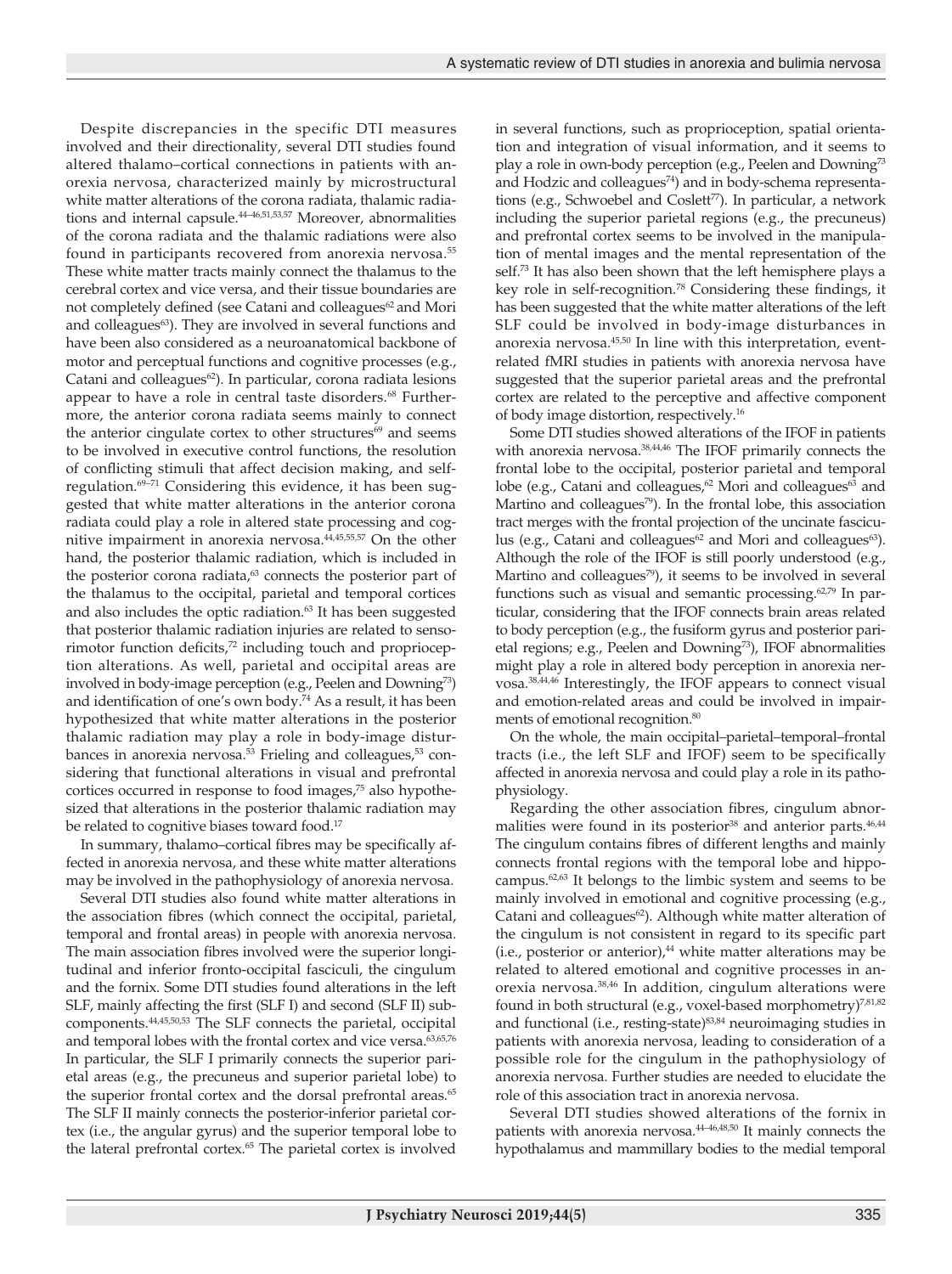lobe (e.g., Catani and colleagues $62$ ). The fornix is part of the limbic system and seems to be involved in emotion processing by frontal brain areas<sup>85</sup> and memory function.<sup>62</sup> Interestingly, lesions of the fornix in rodents seem to lead to altered reward processing,<sup>86</sup> altered feeding and drinking patterns,<sup>87</sup> and resistance to behaviour extinction.<sup>88</sup> Considering these findings, a possible role for the fornix in long-lasting food refusal/ restriction and altered food reward processing in patients with anorexia nervosa has been suggested.38,44 Nevertheless, a more recent DTI study showed that fornix alterations may be due primarily to ventricular enlargement.<sup>37</sup> Further studies are needed to better understand the role of the fornix in anorexia nervosa, taking into account partial volume effects.<sup>37</sup>

Regarding the commissural fibres, some DTI studies in patients with anorexia nervosa found alterations of different portions of the corpus callosum.<sup>44,45,49,51,57</sup> The corpus callosum connects left and right cerebral hemispheres and is divided into an anterior portion (genu), a central portion (body) and a posterior portion (splenium and tapetum) based on its anatomic connections (e.g., Catani and colleagues $62$ ). The anterior portion connects the orbitofrontal and prefrontal regions; the central portion connects precentral frontal regions and parietal lobes; and the posterior portion connects the occipital lobes (splenium) and temporal lobes (tapetum). The corpus callosum, which connects the 2 hemispheres, is involved in motor, perceptual and cognitive functions (e.g., Catani and colleagues<sup>62</sup>). Although there are differences among the studies concerning the alterations in the different portions of the corpus callosum, the results seem to suggest that altered interhemispheric connections may be present in anorexia nervosa. Interestingly, altered interhemispheric functional connectivity at rest was found in patients with anorexia nervosa.89 Further studies are needed to better understand the possible role of the corpus callosum and interhemispheric connections in the pathophysiology of anorexia nervosa.

Finally, 2 studies showed white matter abnormalities of the left cerebellum in patients with anorexia nervosa.<sup>48,53</sup> Reduced FA values were also found in the middle cerebellar peduncle in adult women who were recovered from anorexia nervosa.<sup>55</sup> In particular, Nagahara and colleagues<sup>48</sup> showed white matter abnormalities of the lateral zone of the cerebellum48 and, considering the connections between the dentate nucleus and specific hypothalamic nuclei,<sup>90</sup> suggested that the cerebellar white matter alterations might be mainly involved in altered food intake behaviour in anorexia nervosa. Interestingly, cerebellar volume decrease has been found in participants with current and past anorexia nervosa.<sup>81,91</sup> Furthermore, altered resting-state functional connectivity was found in the cerebellum of patients with anorexia nervosa.<sup>92</sup> Although these findings seem to suggest a possible involvement of the cerebellar white matter tracts in anorexia nervosa, further studies are needed to better understand their role in the pathophysiology of anorexia nervosa.

### **Altered white matter connections in bulimia nervosa**

To date, only 2 DTI studies have explored white matter changes in patients with bulimia nervosa.58,59 These 2 studies showed that multiple white matter tracts are affected in

bulimia nervosa. The thalamo–cortical (e.g., corona radiata) and occipital–parietal–temporal–frontal (e.g., IFOF and cingulum) regions seem to be particularly involved, although with some discrepancies between studies (Table 2). In particular, the 2 studies found abnormalities in the IFOF and uncinate fasciculi.58,59 Considering that the IFOF connects the occipital–parietal–temporal areas to frontal areas, it has been suggested that these alterations may sustain altered processing of body image in bulimia nervosa.58 On the other hand, it has been suggested that alterations in the corona radiata and cingulum may be related to altered reward and taste processing in bulimia nervosa.58,59 Although the studies in patients with bulimia nervosa are few, their findings seem to be partially consistent with the studies in patients with anorexia nervosa and lead to preliminary suggestions that both thalamo–cortical and occipital–parietal–temporal–frontal connections may play a role in both anorexia nervosa and bulimia nervosa. However, further studies are needed to better understand the role of white matter alterations in the pathophysiology of bulimia nervosa.

## *Methodological implications and limitations of the current literature*

Several factors should be taken into consideration when attempting a DTI study in eating disorders. First, several studies have reported evidence for continuing maturation of the white matter from childhood into adulthood,<sup>39,55,93</sup> and the values for the DTI parameters may vary with age.<sup>94</sup> Therefore, discrepancies among DTI studies in eating disorders may be related to the age and age range of the sample enrolled. The duration of the eating disorder should also be carefully considered, because longer disease duration might be associated with more pronounced changes in white matter microstructure.51 Furthermore, several studies included patients with psychiatric comorbidities and under different treatment conditions (e.g., pharmacological treatment). These conditions can influence DTI results (e.g., King and colleagues<sup>43</sup>) and should be taken into account to improve understanding of neuroimaging results in eating disorders and comparability among studies (see Frank and colleagues<sup>67</sup>).

Second, several methodological approaches have been used to investigate white matter changes in eating disorders, limiting our ability to compare results from different studies. In fact, VBA and TBSS analyses can detect abnormalities of large-scale brain systems, while tractography allows the examination of anatomic connectivity.<sup>39,95</sup> Because the guidelines for optimizing DTI acquisition for fibre tracking are similar to those for DTI optimization in general, future studies should perform multi-approach analyses, in which tractography is used in conjunction with TBSS/VBA analyses. In this way, it would be possible to better compare results from different studies and conduct a deeper investigation of white matter microstructure in eating disorders.

Third, hydration state may affect DTI results (e.g., Elvsahagen and colleagues<sup>96</sup>). Typically, anorexia nervosa symptomatology (e.g., food refusal, starvation) may influence hydration levels.43 To date, only a small number of studies has assessed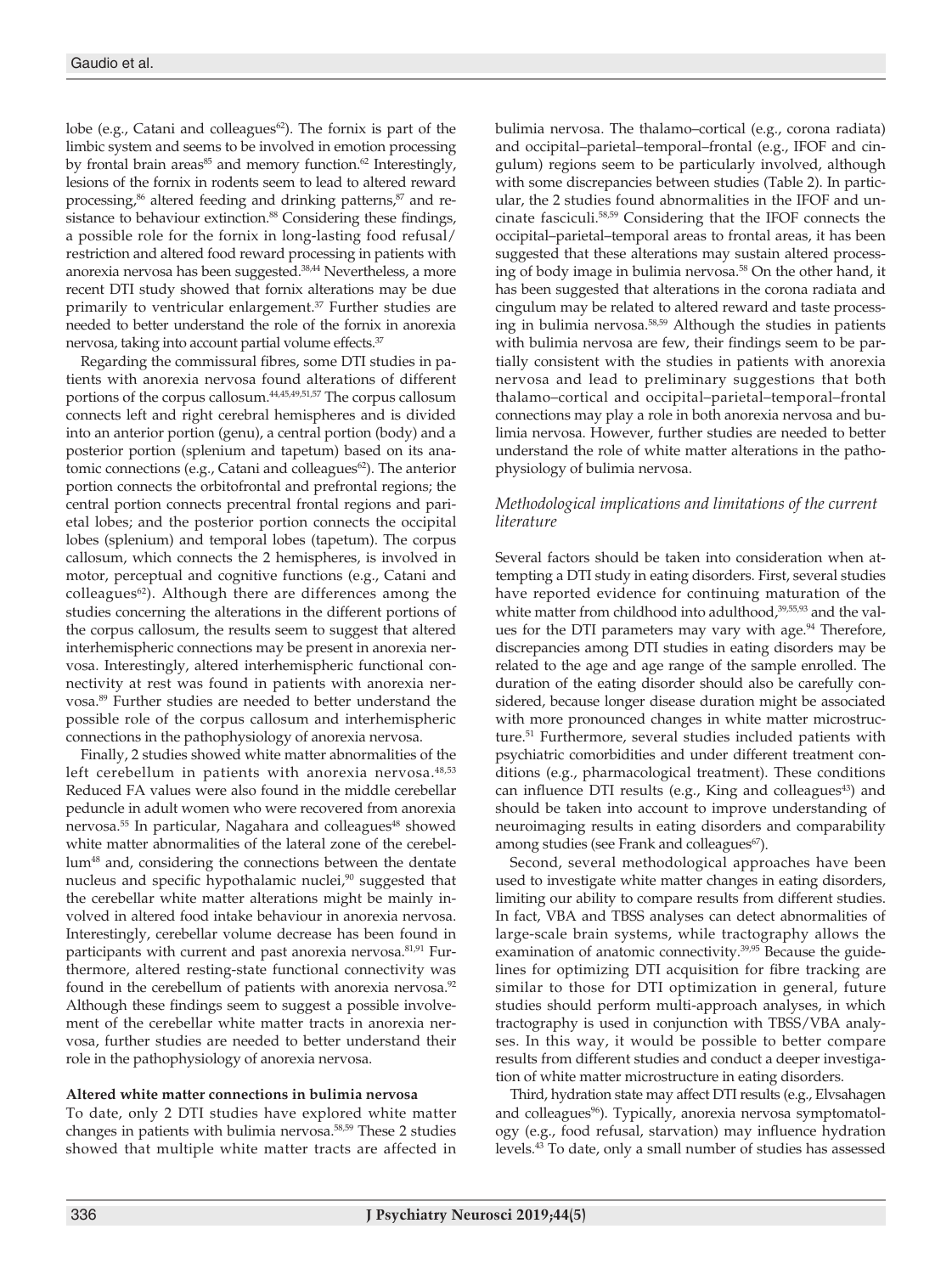the hydration state of patients with anorexia nervosa, and they have used different procedures (Table 1). Although no gold standard for the assessment of hydration state has been defined $97$  and the effects of this factor on neuroimaging findings in eating disorders are still a matter for debate, $67$  future studies should consider this index in DTI analysis design. For instance, Armstrong<sup>97</sup> recommended the use of 2 or more indices to evaluate body hydration. This approach could be adopted in DTI studies in patients with anorexia nervosa and bulimia nervosa (e.g., urine specific gravity, urine osmolality and plasma osmolality).<sup>67</sup> Furthermore, patients could have a period of controlled nutritional conditions before scanning to minimize the effects of dehydration/hyperhydration on brain measurements.<sup>67</sup>

Another aspect that needs to be taken into consideration is the influence of ventricular enlargement on diffusion properties. In particular, anorexia nervosa is typically characterized by reduced brain mass and corresponding increased cerebrospinal fluid in the sulci and ventricles (e.g., Seitz and colleagues<sup>5</sup> and Titova and colleagues<sup>6</sup>). Kaufmann and colleagues<sup>37</sup> recently introduced a new method to correct DTI images in regions prone to cerebrospinal fluid contamination, such as the fornix. Such an approach should be adopted in future research, including other white matter tracts that are likely to be involved in the pathophysiology of anorexia nervosa.98 Finally, considering that head motion can influence DTI findings,<sup>66</sup> this additional confounding factor could be taken into consideration, and future studies on eating disorder patients may consider head motion as a nuisance regressor in white matter analyses.<sup>66</sup>

## **Conclusion**

The literature pertaining to the use of DTI in eating disorders has grown rapidly in recent years. The current literature has primarily investigated patients with current anorexia nervosa or patients who were recovered from anorexia nervosa; few studies investigated patients with bulimia nervosa. On the whole, DTI studies found widespread microstructural white matter abnormalities that affect projection, association and commissural white matter tracts in both anorexia nervosa and bulimia nervosa, but showing only partially consistent results. Differences among the studies may have been related mainly to heterogeneity in sample composition (e.g., age, age range, eating disorder duration) and methodology (e.g., TBSS, VBA, tractography). Considering eating disorder symptomatology (e.g., altered eating and/or weight loss/malnutrition), we cannot rule out the possibility that white matter alterations may be to some extent related to disease activity. However, in spite of the differences among the studies, the studies in patients with anorexia nervosa pointed out partially consistent results with respect to white matter abnormalities of the thalamo–cortical tracts (i.e., corona radiata and thalamic radiations) and occipital– parietal–temporal–frontal tracts (i.e., superior longitudinal and inferior fronto-occipital fasciculi), mainly characterized by decreases in FA values. On the other hand, it is still unclear if white matter abnormalities persist after anorexia nervosa recovery. Overall, our review leads us to preliminarily suggest

that thalamo–cortical and occipital–parietal–frontal connections could be affected in anorexia nervosa. This preliminary evidence suggests that altered thalamo–cortical connections (involved in taste, cognitive and emotional processes, and bodyimage processing) and occipital–parietal–temporal–frontal connections (involved in complex body image and emotional processing) may play a role in the main symptoms of anorexia nervosa, such as rumination on food and weight, body image disturbances, and food refusal. Although multiple white matter alterations have been found in patients with bulimia nervosa that are partially similar to those of patients with anorexia nervosa, white matter microstructure in bulimia nervosa remains poorly studied, and these findings are less conclusive.

It is critical to improve our knowledge about white matter changes in eating disorders. Further studies with larger and more homogeneous samples, considering confounding factors (e.g., altered hydration state, nutritional state, partial volume effects), and with longitudinal designs are needed to better elucidate the role and consequences of white matter abnormalities in the pathophysiology of eating disorders. Furthermore, considering the differences between the different DTI processing algorithms (e.g., TBSS, VBA, tractography), studies adopting a multi-approach analysis should be encouraged to better explore white matter microstructure in eating disorders. Diffusion tensor imaging is a means of improving our knowledge of the pathophysiology of eating disorders, and it can help us define more targeted treatment strategies.

**Affiliations:** From the Department of Neuroscience, Functional Pharmacology, Uppsala University, Uppsala, Sweden (Gaudio, Olivo, Schiöth); the Centre for Integrated Research, Area of Diagnostic Imaging, Universita Campus Bio-Medico di Roma, Rome, Italy (Gaudio); the Department of Physiology and Pharmacology, Neuroimaging Laboratory, Sapienza University, Rome, Italy (Carducci, Piervincenzi); and the Institute for Translational Medicine and Biotechnology, Sechenov First Moscow State Medical University, Moscow, Russia (Schiöth).

#### **Competing interests:** None declared.

**Contributors:** S. Gaudio designed the study. S. Gaudio, F. Carducci, C. Piervincenzi and G. Olico acquired the data, which S. Gaudio, F. Carducci, C. Piervincenzi and H. Schiöth analyzed. S. Gaudio and F. Carducci wrote the article, which all authors reviewed. All authors approved the final version to be published and can certify that no other individuals not listed as authors have made substantial contributions to the paper.

#### **References**

- 1. American Psychiatric Association. *Diagnostic and statistical manual of mental disorders.* 5th ed. Washington (DC): APA; 2013.
- Kaye WH, Wierenga CE, Bailer UF, et al. Nothing tastes as good as skinny feels: the neurobiology of anorexia nervosa. *Trends Neurosci* 2013;36:110-20.
- 3. Zipfel S, Giel KE, Bulik CM, et al. Anorexia nervosa: aetiology, assessment, and treatment. *Lancet Psychiatry* 2015;2:1099-111.
- Frank GK, Kaye WH. Current status of functional imaging in eating disorders. *Int J Eat Disord* 2012;45:723-36.
- 5. Seitz J, Herpertz-Dahlmann B, Konrad K. Brain morphological changes in adolescent and adult patients with anorexia nervosa. *J Neural Transm* 2016;123:949-59.
- 6 Titova OE, Hjorth OC, Schioth HB et al. Anorexia nervosa is linked to reduced brain structure in reward and somatosensory regions: a meta-analysis of VBM studies. *BMC Psychiatry* 2013;13:110.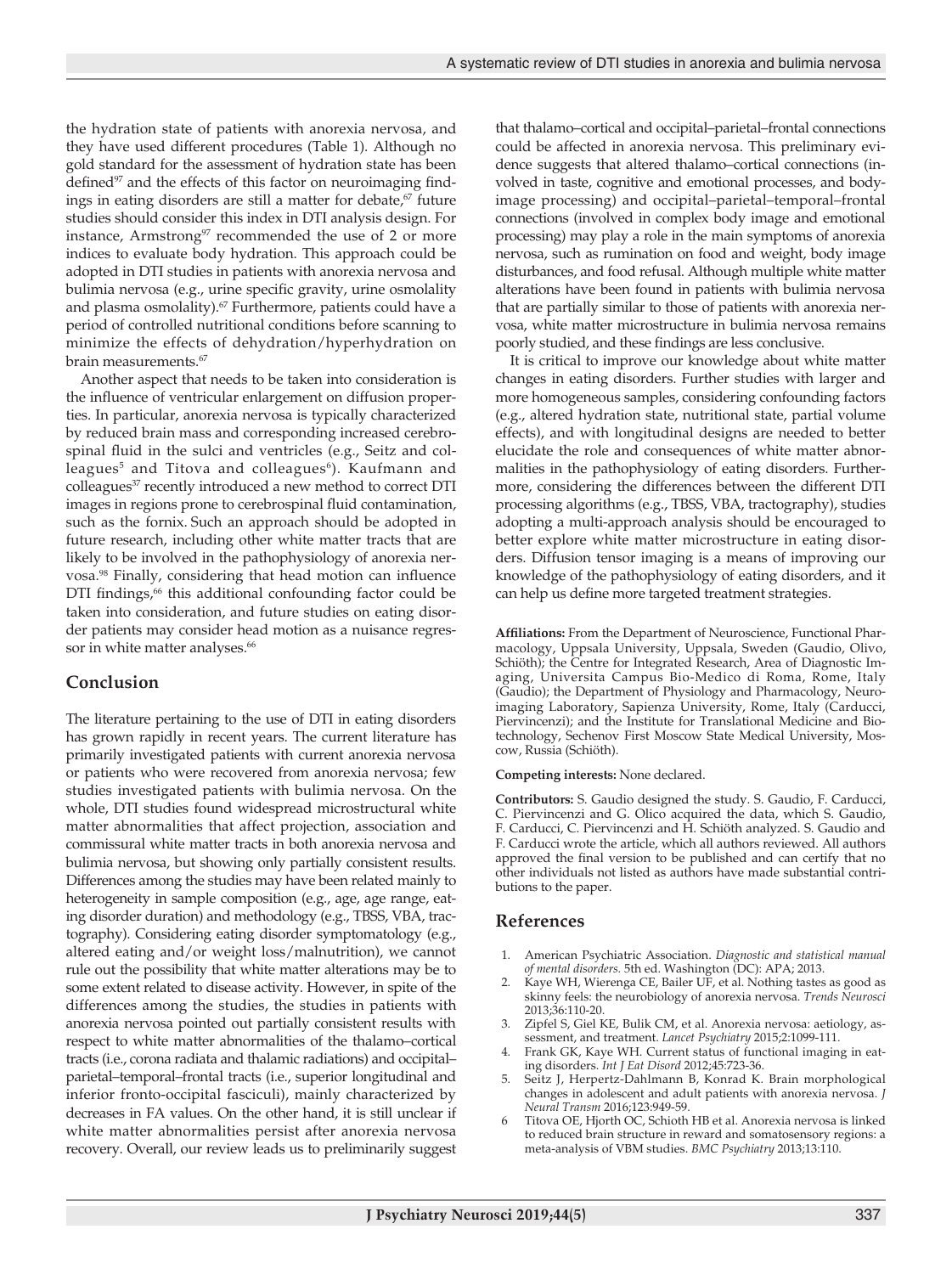- 7. Castro-Fornieles J, Bargallo N, Lazaro L, et al. A cross-sectional and follow-up voxel-based morphometric MRI study in adolescent anorexia nervosa. *J Psychiatr Res* 2009;43:331-40.
- 8. Mainz V, Schulte-Ruther M, Fink GR, et al. Structural brain abnormalities in adolescent anorexia nervosa before and after weight recovery and associated hormonal changes. *Psychosom Med* 2012;74:574-82.
- Lazaro L, Andres S, Calvo A, et al. Normal gray and white matter volume after weight restoration in adolescents with anorexia nervosa. *Int J Eat Disord* 2013;46:841-8.
- 10. Nickel K, Joos A, Tebartz van Elst L, et al. Recovery of cortical volume and thickness after remission from acute anorexia nervosa. *Int J Eat Disord* 2018;51:1056-69.
- 11. Bang L, Ro O, Endestad T. Normal gray matter volumes in women recovered from anorexia nervosa: a voxel-based morphometry study. *BMC Psychiatry* 2016;16:44.
- 12. King JA, Geisler D, Ritschel F, et al. Global cortical thinning in acute anorexia nervosa normalizes following long-term weight restoration. *Biol Psychiatry* 2015;77:624-32.
- 13 Bernardoni F, King JA, Geisler D et al. Weight restoration therapy rapidly reverses cortical thinning in anorexia nervosa: A longitudinal study. *Neuroimage* 2016;130:214-222.
- Van den Eynde F, Suda M, Broadbent H, et al. Structural magnetic resonance imaging in eating disorders: a systematic review of voxelbased morphometry studies. *Eur Eat Disord Rev* 2012;20:94-105.
- 15. Amianto F, Caroppo P, D'Agata F, et al. Brain volumetric abnormalities in patients with anorexia and bulimia nervosa: a voxelbased morphometry study. *Psychiatry Res* 2013;213:210-6.
- 16. Gaudio S, Quattrocchi CC. Neural basis of a multidimensional model of body image distortion in anorexia nervosa. *Neurosci Biobehav Rev* 2012;36:1839-47.
- 17. Gaudio S, Wiemerslage L, Brooks SJ et al. A systematic review of resting-state functional-MRI studies in anorexia nervosa: evidence for functional connectivity impairment in cognitive control and visuospatial and body-signal integration. *Neurosci Biobehav Rev*  2016;71:578-89.
- 18. Lavagnino L, Amianto F, D'Agata F et al. Reduced resting-state functional connectivity of the somatosensory cortex predicts psychopathological symptoms in women with bulimia nervosa. *Front Behav Neurosci* 2014;8:270.
- 19. Wang L, Kong QM, Li K, et al. Altered intrinsic functional brain architecture in female patients with bulimia nervosa. *J Psychiatry Neurosci* 2017;42:414-23.
- 20. Le Bihan D, Mangin JF, Poupon C, et al. Diffusion tensor imaging: concepts and applications. *J Magn Reson Imaging* 2001;13:534-46.
- 21. Basser PJ, Mattiello J, LeBihan D. Estimation of the effective selfdiffusion tensor from the NMR spin echo. *J Magn Reson B* 1994;103: 247-54.
- 22. Pierpaoli C, Jezzard P, Basser PJ, et al. Diffusion tensor MR imaging of the human brain. *Radiology* 1996;201:637-48.
- 23. Beaulieu C, Does MD, Snyder RE, et al. Changes in water diffusion due to Wallerian degeneration in peripheral nerve. *Magn Reson Med* 1996;36:627-31.
- 24. Caminiti R, Carducci F, Piervincenzi C, et al. Diameter, length, speed, and conduction delay of callosal axons in macaque monkeys and humans: comparing data from histology and magnetic resonance imaging diffusion tractography. *J Neurosci* 2013;33: 14501-11.
- 25. Sotak CH. The role of diffusion tensor imaging in the evaluation of ischemic brain injury — a review. *NMR Biomed* 2002;15:561-9.
- 26. Alexander AL, Lee JE, Lazar M, et al. Diffusion tensor imaging of the brain. *Neurotherapeutics* 2007;4:316-29.
- 27. Kumar R, Nguyen HD, Macey PM, et al. Regional brain axial and radial diffusivity changes during development. *J Neurosci Res* 2012;90:346-55.
- 28. Bennett IJ, Madden DJ, Vaidya CJ, et al. Age-related differences in multiple measures of white matter integrity: a diffusion tensor imaging study of healthy aging. *Hum Brain Mapp* 2010;31:378-90.
- 29. Keller TA, Just MA. Altering cortical connectivity: remediationinduced changes in the white matter of poor readers. *Neuron* 2009;64:624-31.
- 30. O'Donnell LJ, Westin CF. An introduction to diffusion tensor image analysis [viii.]. *Neurosurg Clin N Am* 2011;22:185-96.
- 31. Jones DK, Knosche TR, Turner R. White matter integrity, fiber count, and other fallacies: the do's and don'ts of diffusion MRI. *Neuroimage* 2013;73:239-54.
- 32. Astrakas LG, Argyropoulou MI. Shifting from region of interest (ROI) to voxel-based analysis in human brain mapping. *Pediatr Radiol* 2010;40:1857-67.
- 33. Ashburner J, Friston KJ. Voxel-based morphometry the methods. *Neuroimage* 2000;11:805-21.
- 34. Smith SM, Jenkinson M, Johansen-Berg H, et al. Tract-based spatial statistics: voxelwise analysis of multi-subject diffusion data. *Neuroimage* 2006;31:1487-505.
- 35. Mori S, van Zijl PC. Fiber tracking: principles and strategies a technical review. *NMR Biomed* 2002;15:468-80.
- 36. Wakana S, Caprihan A, Panzenboeck MM, et al. Reproducibility of quantitative tractography methods applied to cerebral white matter. *Neuroimage* 2007;36:630-44.
- 37. Kaufmann LK, Baur V, Hanggi J, et al. Fornix under water? Ventricular enlargement biases forniceal diffusion magnetic resonance imaging indices in anorexia nervosa. *Biol Psychiatry*2017;2:430-7.
- 38. Kazlouski D, Rollin MD, Tregellas J, et al. Altered fimbria-fornix white matter integrity in anorexia nervosa predicts harm avoidance. *Psychiatry Res* 2011;192:109-16.
- 39. Pfuhl G, King JA, Geisler D, et al. Preserved white matter microstructure in young patients with anorexia nervosa? *Hum Brain Mapp* 2016;37:4069-83.
- 40. Martin Monzon B, Hay P, Foroughi N, et al. White matter alterations in anorexia nervosa: a systematic review of diffusion tensor imaging studies. *World J Psychiatry* 2016;6:177-86.
- Moher D, Liberati A, Tetzlaff J, et al. Preferred reporting items for systematic reviews and meta-analyses: the PRISMA statement. *J Clin Epidemiol* 2009;62:1006-12.
- 42. Streitburger DP, Moller HE, Tittgemeyer M, et al. Investigating structural brain changes of dehydration using voxel-based morphometry. *PLoS One* 2012;7:e44195.
- 43. King JA, Frank GKW, Thompson PM, et al. Structural neuroimaging of anorexia nervosa: future directions in the quest for mechanisms underlying dynamic alterations. *Biol Psychiatry* 2018;83:224-34.
- 44. Frank GK, Shott ME, Hagman JO et al. Localized brain volume and white matter integrity alterations in adolescent anorexia nervosa. *J Am Acad Child Adolesc Psychiatry* 2013;52:1066-75.
- 45. Gaudio S, Quattrocchi CC, Piervincenzi C et al. White matter abnormalities in treatment-naive adolescents at the earliest stages of anorexia nervosa: a diffusion tensor imaging study. *Psychiatry Res Neuroimaging* 2017;266:138-45.
- Hayes DJ, Lipsman N, Chen DQ, et al. Subcallosal cingulate connectivity in anorexia nervosa patients differs from healthy controls: a multi-tensor tractography study. *Brain Stimulat* 2015;8:758-68.
- 47. Hu SH, Feng H, Xu TT et al. Altered microstructure of brain white matter in females with anorexia nervosa: a diffusion tensor imaging study. *Neuropsychiatr Dis Treat* 2017;13:2829-36.
- 48. Nagahara Y, Nakamae T, Nishizawa S et al. A tract-based spatial statistics study in anorexia nervosa: abnormality in the fornix and the cerebellum. *Prog Neuropsychopharmacol Biol Psychiatry* 2014;51:72-7.
- 49. Travis KE, Golden NH, Feldman HM et al. Abnormal white matter properties in adolescent girls with anorexia nervosa. *Neuroimage Clin* 2015;9:648-59.
- 50. Via E, Zalesky A, Sanchez I, et al. Disruption of brain white matter microstructure in women with anorexia nervosa. *J Psychiatry Neurosci* 2014;39:367-75.
- 51. Vogel K, Timmers I, Kumar V et al. White matter microstructural changes in adolescent anorexia nervosa including an exploratory longitudinal study. *Neuroimage Clin* 2016;11:614-21.
- 52. von Schwanenflug N, Muller DK, King JA, et al. Dynamic changes in white matter microstructure in anorexia nervosa: findings from a longitudinal study. *Psychol Med* 2018;10.1017/S003329171800212X.
- 53. Frieling H, Fischer J, Wilhelm J, et al. Microstructural abnormalities of the posterior thalamic radiation and the mediodorsal thalamic nuclei in females with anorexia nervosa — a voxel based diffusion tensor imaging (DTI) study. *J Psychiatr Res* 2012;46:1237-42. 54. Bang L, Ro O, Endestad T. Normal white matter microstructure in women long-term recovered from anorexia nervosa: a diffusion tensor imaging study. *Int J Eat Disord* 2018;51:46-52.
- 55. Shott ME, Pryor TL, Yang TT, et al. Greater insula white matter fiber connectivity in women recovered from anorexia nervosa. *Neuropsychopharmacology* 2016;41:498-507.
- Yau WY, Bischoff-Grethe A, Theilmann RJ, et al. Alterations in white matter microstructure in women recovered from anorexia nervosa. *Int J Eat Disord* 2013;46:701-8.